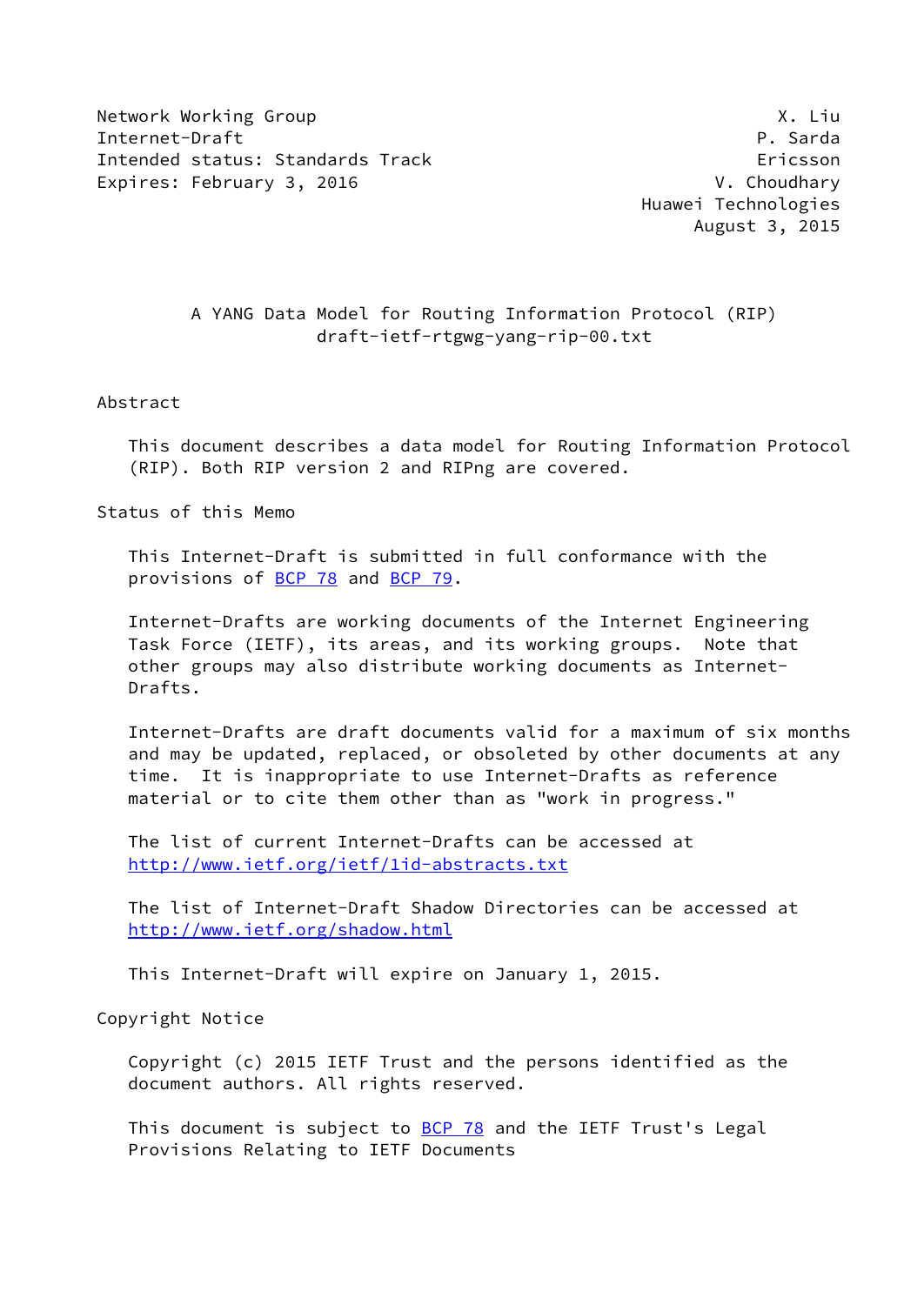<span id="page-1-1"></span> [\(http://trustee.ietf.org/license-info](http://trustee.ietf.org/license-info)) in effect on the date of publication of this document. Please review these documents carefully, as they describe your rights and restrictions with respect to this document. Code Components extracted from this document must include Simplified BSD License text as described in Section 4.e of the Trust Legal Provisions and are provided without warranty as described in the Simplified BSD License.

Table of Contents

#### <span id="page-1-0"></span>[1](#page-1-0). Introduction

This document introduces a YANG [\[RFC6020](https://datatracker.ietf.org/doc/pdf/rfc6020)] data model for Routing Information Protocol (RIP) [[RFC2453](https://datatracker.ietf.org/doc/pdf/rfc2453)] [RFC2080]. RIP was designed to work as an Interior Gateway Protocol (IGP) in moderate-size Autonomous Systems (AS).

 This YANG model supports both RIP version 2 and RIPng. RIP version 2 defined in [[RFC2453\]](https://datatracker.ietf.org/doc/pdf/rfc2453) supports IPv4. RIPng defined in [\[RFC2080](https://datatracker.ietf.org/doc/pdf/rfc2080)] supports IPv6.

#### <span id="page-1-2"></span>[1.1](#page-1-2). Terminology

 The keywords "MUST", "MUST NOT", "REQUIRED", "SHALL", "SHALL NOT", "SHOULD", "SHOULD NOT", "RECOMMENDED", "NOT RECOMMENDED", "MAY", and "OPTIONAL" in this document are to be interpreted as described in [BCP](https://datatracker.ietf.org/doc/pdf/bcp14) [14](https://datatracker.ietf.org/doc/pdf/bcp14), [\[RFC2119](https://datatracker.ietf.org/doc/pdf/rfc2119)].

The following terms are defined in [[RFC6020\]](https://datatracker.ietf.org/doc/pdf/rfc6020) and are not redefined here:

o augment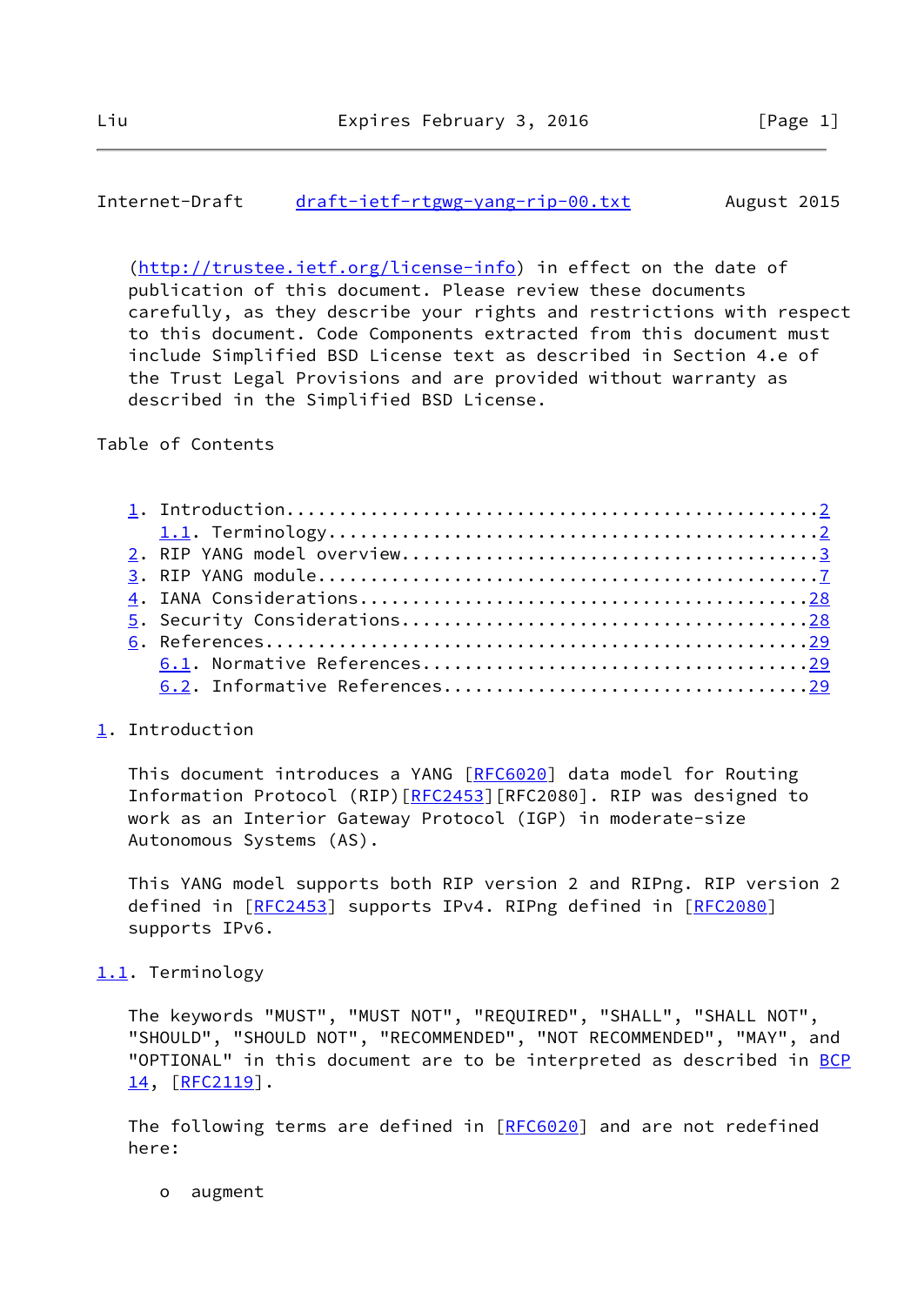- o data model
- o data node

<span id="page-2-1"></span><span id="page-2-0"></span>

| Liu                                                                                       | Expires February 3, 2016                                                                                                                                                                                                                                                                                                                                                                                                                                                                                                                                                                              |                                                                                                                                | [Page 2]                |
|-------------------------------------------------------------------------------------------|-------------------------------------------------------------------------------------------------------------------------------------------------------------------------------------------------------------------------------------------------------------------------------------------------------------------------------------------------------------------------------------------------------------------------------------------------------------------------------------------------------------------------------------------------------------------------------------------------------|--------------------------------------------------------------------------------------------------------------------------------|-------------------------|
| Internet-Draft                                                                            | draft-ietf-rtgwg-yang-rip-00.txt                                                                                                                                                                                                                                                                                                                                                                                                                                                                                                                                                                      |                                                                                                                                | August 2015             |
| 2. RIP YANG model overview                                                                |                                                                                                                                                                                                                                                                                                                                                                                                                                                                                                                                                                                                       |                                                                                                                                |                         |
| following structure:                                                                      | This document defines the YANG module "ietf-rip", which has the                                                                                                                                                                                                                                                                                                                                                                                                                                                                                                                                       |                                                                                                                                |                         |
| module: ietf-rip<br>/rt:routing-protocol:<br>+--rw rip<br>+--rw distance?<br>+--rw timers | augment /rt:routing/rt:routing-instance/rt:routing-protocols<br>+--rw originate-default-route!<br>$\vert$ +--rw route-map? string<br>+--rw default-metric?<br>+--rw flash-update-threshold?<br>+--rw maximum-paths?<br>+--rw output-delay?<br>+--rw distribute-list* [prefix-list-name direction]<br>+--rw prefix-list-name string<br>+--rw direction<br>$+--rw$ if-name?<br>+--rw update-interval? uint16<br>+--rw invalid-interval?<br>+--rw holddown-interval?<br>+--rw flush-interval?<br>+--rw interface* [interface]<br>+--rw interface<br>+--rw authentication<br>+--rw (auth-type-selection)? | uint8<br>uint8<br>uint8<br>uint8<br>uint8<br>enumeration<br>if:interface-ref<br>uint16<br>uint16<br>uint16<br>if:interface-ref |                         |
|                                                                                           | +--: (auth-key-chain)<br>+--rw key-chain?                                                                                                                                                                                                                                                                                                                                                                                                                                                                                                                                                             |                                                                                                                                | key-chain:key-chain-ref |
|                                                                                           | $+-: (auth - key)$<br>$+--rw$ key?<br>+--rw crypto-algorithm                                                                                                                                                                                                                                                                                                                                                                                                                                                                                                                                          | string                                                                                                                         |                         |

| +--rw (algorithm)?

 $+--:$  (md5)

| +--:(hmac-sha-1-12) {crypto-hmac-sha-1-12}?

| | +--rw hmac-sha1-12? empty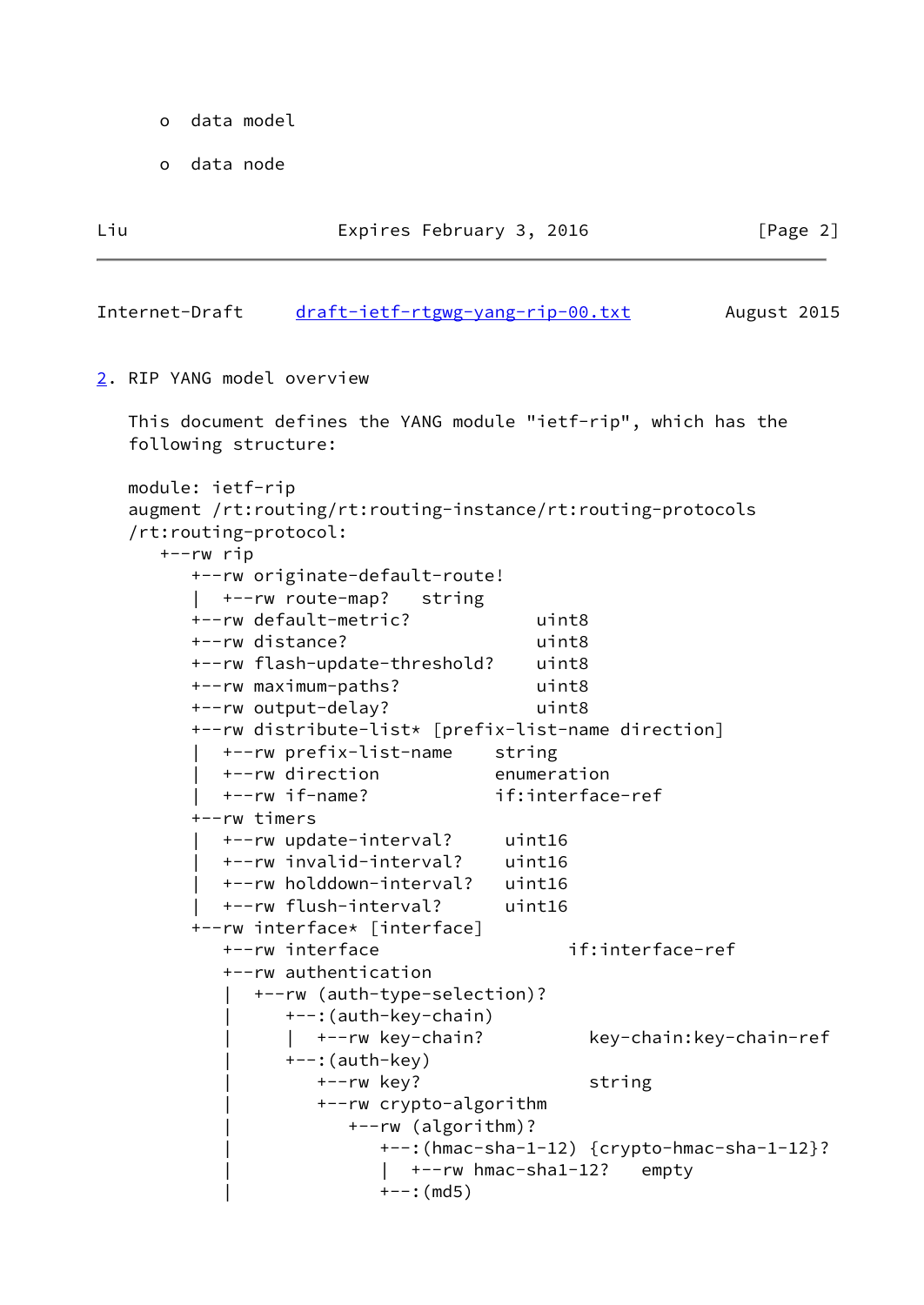```
| +--rw md5? empty
+--:({sha-1}) | | +--rw sha-1? empty
+--: (hmac-sha-1)
```
#### Internet-Draft [draft-ietf-rtgwg-yang-rip-00.txt](https://datatracker.ietf.org/doc/pdf/draft-ietf-rtgwg-yang-rip-00.txt) August 2015

 $\vert$  +--rw hmac-sha-1? empty | +--:(hmac-sha-256) | | +--rw hmac-sha-256? empty | +--:(hmac-sha-384) |  $+--rw$  hmac-sha-384? empty | +--:(hmac-sha-512) | +--rw hmac-sha-512? empty +--rw bfd? boolean {bfd}? +--rw cost? uint8 +--rw neighbors {neighbor-configuration}? | +--rw neighbor\* [address] | +--rw address inet:ip-address +--rw no-listen? empty +--rw no-supply? empty +--rw originate-default-route! | +--rw route-map? string +--rw split-horizon? enumeration +--rw summary-address | +--rw address? inet:ip-prefix | +--rw metric? uint8 +--rw timers +--rw update-interval? uint16 +--rw invalid-interval? uint16 +--rw holddown-interval? uint16 +--rw flush-interval? uint16 augment /rt:routing-state/rt:routing-instance/rt:routing-protocols /rt:routing-protocol: +--ro rip +--ro originate-default-route! | +--ro route-map? string +--ro default-metric? uint8 +--ro distance? uint8 +--ro flash-update-threshold? uint8 +--ro maximum-paths? uint8 +--ro output-delay? uint8 +--ro distribute-list\* [prefix-list-name direction] | +--ro prefix-list-name string +--ro direction enumeration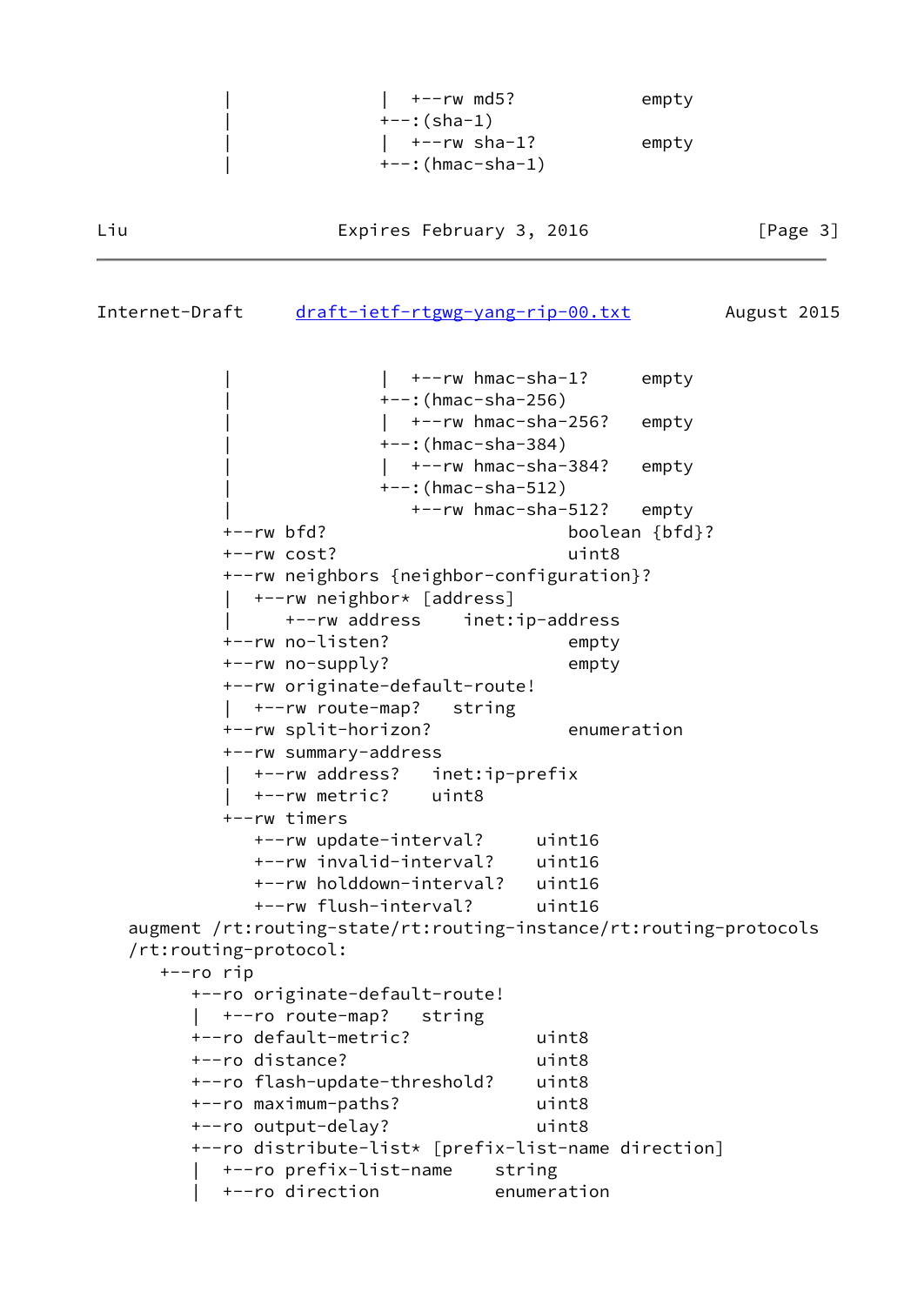| $\vert$ +--ro if-name?   | if:interface-ref |
|--------------------------|------------------|
| +--ro next-flash-update? | uint32           |
| +--ro num-of-routes?     | uint32           |

 $\overline{\phantom{0}}$ 

# Internet-Draft [draft-ietf-rtgwg-yang-rip-00.txt](https://datatracker.ietf.org/doc/pdf/draft-ietf-rtgwg-yang-rip-00.txt) August 2015

| +--ro routing-table-version?<br>+--ro timers             | uint32             |
|----------------------------------------------------------|--------------------|
|                                                          |                    |
| +--ro update-interval?<br>+--ro invalid-interval? uint16 | uint16             |
| +--ro holddown-interval? uint16                          |                    |
| +--ro flush-interval?                                    | uint16             |
| +--ro interface* [interface]                             |                    |
| +--ro interface                                          | if:interface-ref   |
| +--ro oper-status?                                       | enumeration        |
| $+--ro cost?$                                            | uint8              |
| +--ro listen?                                            | boolean            |
| +--ro next-full-update?                                  | uint32             |
| +--ro originate-default-route?                           | boolean            |
| +--ro poison-reverse?                                    | boolean            |
| +--ro split-horizon?                                     | boolean            |
| +--ro supply?                                            | boolean            |
| +--ro valid-address?                                     | boolean            |
| +--ro timers                                             |                    |
| +--ro update-interval?                                   | uint16             |
| +--ro invalid-interval?                                  | uint16             |
| +--ro holddown-interval? uint16                          |                    |
| +--ro flush-interval?                                    | uint16             |
| +--ro statistics {interface-statistics}?                 |                    |
| +--ro discontinuity-time? yang:date-and-time             |                    |
| +--ro bad-packets-rcvd?                                  | yang: counter32    |
| +--ro bad-routes-rcvd?                                   | yang: counter32    |
| +--ro updates-sent?                                      | yang: counter32    |
| +--ro ipv4                                               |                    |
| +--ro neighbors                                          |                    |
| +--ro neighbor* [ipv4-address]                           |                    |
| +--ro ipv4-address                                       | inet:ipv4-address  |
| +--ro last-update?                                       | yang:date-and-time |
| +--ro bad-packets-rcvd?                                  | yang: counter32    |
| +--ro bad-routes-rcvd?                                   | yang: counter32    |
| +--ro routes                                             |                    |
| +--ro route* [ipv4-prefix]                               |                    |
| +--ro ipv4-prefix                                        | inet:ipv4-prefix   |
| +--ro next-hop?                                          | inet:ipv4-address  |
| +--ro interface?                                         | if:interface-ref   |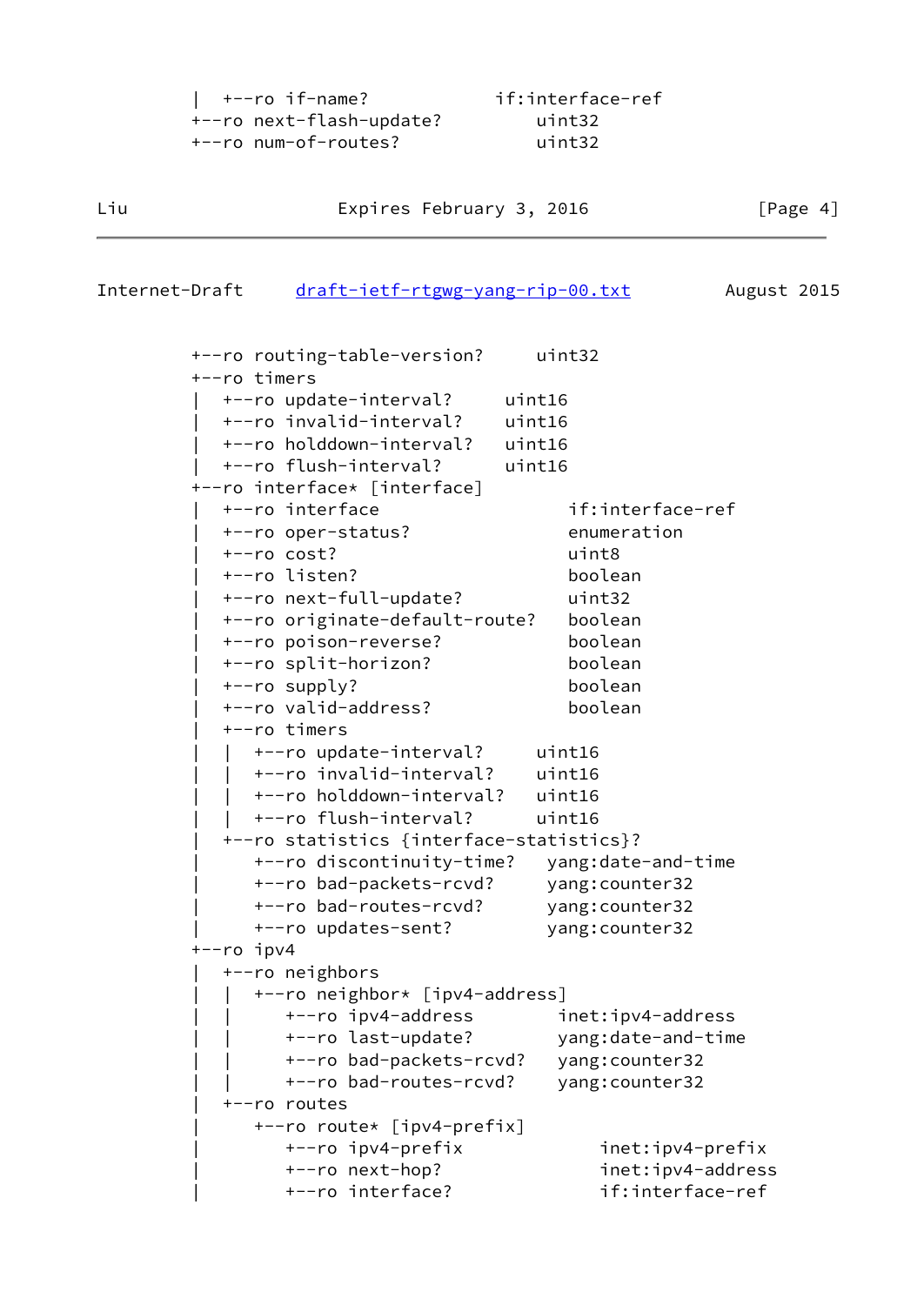|                       | +--ro redistributed?<br>+--ro route-type? |                 | boolean<br>enumeration |             |  |
|-----------------------|-------------------------------------------|-----------------|------------------------|-------------|--|
| Liu                   | Expires February 3, 2016                  |                 |                        | [Page 5]    |  |
| Internet-Draft        | draft-ietf-rtgwg-yang-rip-00.txt          |                 |                        | August 2015 |  |
|                       | $+--ro$ metric?                           |                 | uint8                  |             |  |
|                       | +--ro expire-time?                        |                 | uint16                 |             |  |
|                       | +--ro deleted?                            |                 | boolean                |             |  |
|                       | +--ro holddown?                           |                 | boolean                |             |  |
|                       | +--ro need-flash?                         |                 | boolean                |             |  |
|                       | +--ro need-download-to-rib?               |                 | boolean                |             |  |
|                       | +--ro inactive?                           |                 | boolean                |             |  |
|                       | +--ro next-hop-flags?                     |                 | bits                   |             |  |
| +--ro ipv6            |                                           |                 |                        |             |  |
|                       | +--ro neighbors                           |                 |                        |             |  |
|                       | +--ro neighbor* [ipv6-address]            |                 |                        |             |  |
|                       | +--ro ipv6-address                        |                 | inet:ipv6-address      |             |  |
|                       | +--ro last-update?                        |                 | yang:date-and-time     |             |  |
|                       | +--ro bad-packets-rcvd?                   |                 | yang: counter32        |             |  |
|                       | +--ro bad-routes-rcvd?                    |                 | yang: counter32        |             |  |
|                       | +--ro routes                              |                 |                        |             |  |
|                       | +--ro route* [ipv6-prefix]                |                 |                        |             |  |
|                       | +--ro ipv6-prefix                         |                 | inet:ipv6-prefix       |             |  |
|                       | +--ro next-hop?                           |                 | inet:ipv6-address      |             |  |
|                       | +--ro interface?                          |                 | if:interface-ref       |             |  |
|                       | +--ro redistributed?                      |                 | boolean                |             |  |
|                       | +--ro route-type?                         |                 | enumeration<br>uint8   |             |  |
|                       | +--ro metric?                             |                 |                        |             |  |
|                       | +--ro expire-time?<br>+--ro deleted?      |                 | uint16<br>boolean      |             |  |
|                       | +--ro holddown?                           |                 | boolean                |             |  |
|                       | +--ro need-flash?                         |                 | boolean                |             |  |
|                       | +--ro need-download-to-rib?               |                 | boolean                |             |  |
|                       | +--ro inactive?                           |                 | boolean                |             |  |
|                       | +--ro next-hop-flags?                     |                 | bits                   |             |  |
|                       | +--ro statistics {global-statistics}?     |                 |                        |             |  |
|                       | +--ro discontinuity-time?                 |                 | yang:date-and-time     |             |  |
|                       | +--ro requests-rcvd?                      | yang: counter32 |                        |             |  |
|                       | +--ro requests-sent?                      | yang: counter32 |                        |             |  |
|                       | +--ro responses-rcvd?                     | yang: counter32 |                        |             |  |
|                       | +--ro responses-sent?                     | yang: counter32 |                        |             |  |
| rpcs:                 |                                           |                 |                        |             |  |
| +---x clear-rip-route |                                           |                 |                        |             |  |
| +--ro input           |                                           |                 |                        |             |  |
|                       | leafref<br>+--ro instance-name?           |                 |                        |             |  |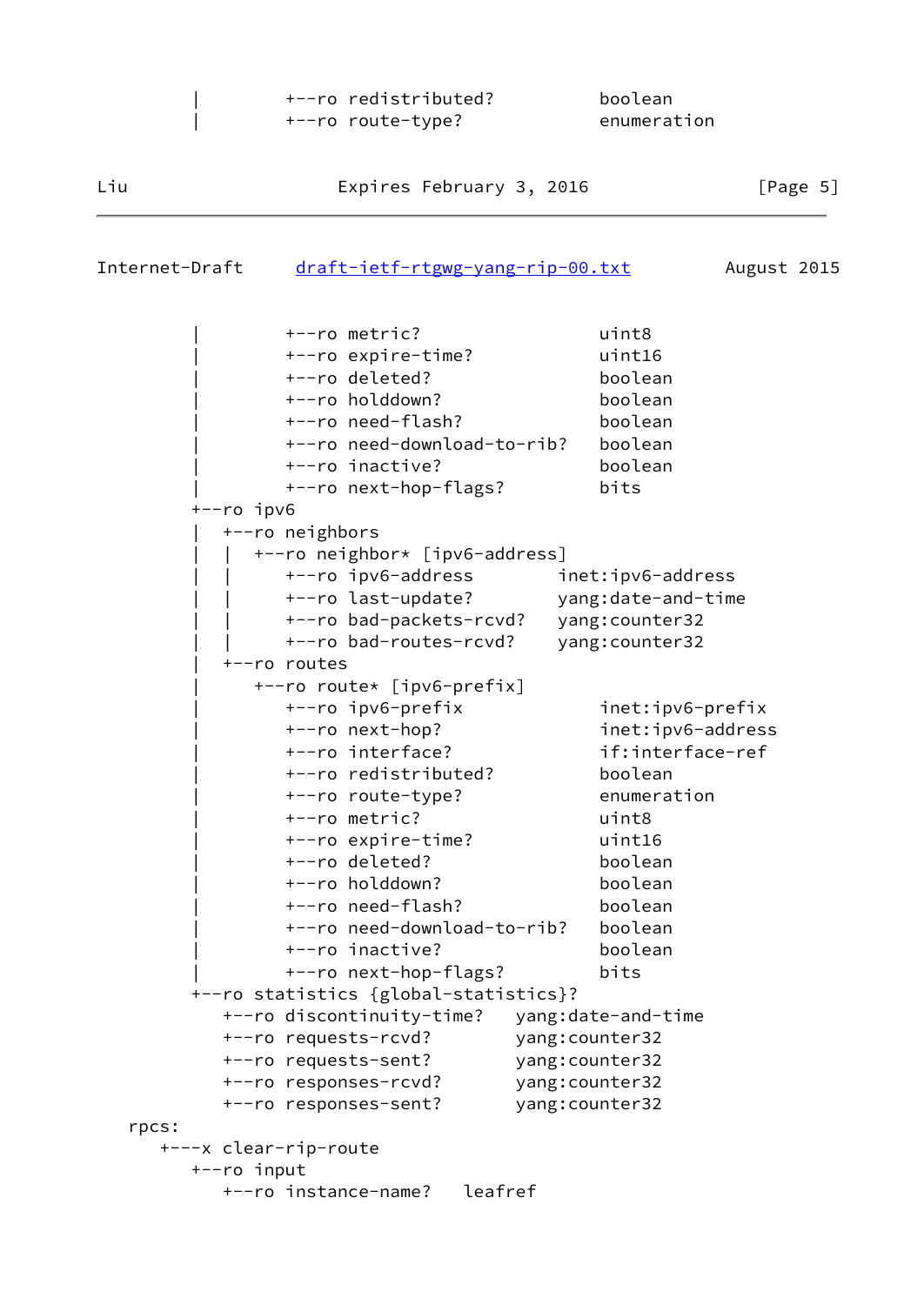```
draft-ietf-rtgwg-yang-rip-00.txt August 2015
```
<span id="page-6-0"></span>[3](#page-6-0). RIP YANG module

```
 <CODE BEGINS> file "ietf-rip@2015-06-22.yang"
 module ietf-rip {
   namespace "urn:ietf:params:xml:ns:yang:ietf-rip";
   // replace with IANA namespace when assigned
   prefix rip;
   import ietf-inet-types {
     prefix "inet";
   }
   import ietf-yang-types {
     prefix "yang";
   }
   import ietf-interfaces {
     prefix "if";
   }
   import ietf-ip {
     prefix "ip";
   }
   import ietf-routing {
     prefix "rt";
   }
   import ietf-key-chain {
     prefix "key-chain";
   }
   organization "TBD";
   contact "TBD";
   description
     "This YANG module defines a model for managing Routing
     Information Protocol (RIP), including RIP version 2 and RIPng.";
   revision 2015-06-22 {
     description
       "Initial revision.";
```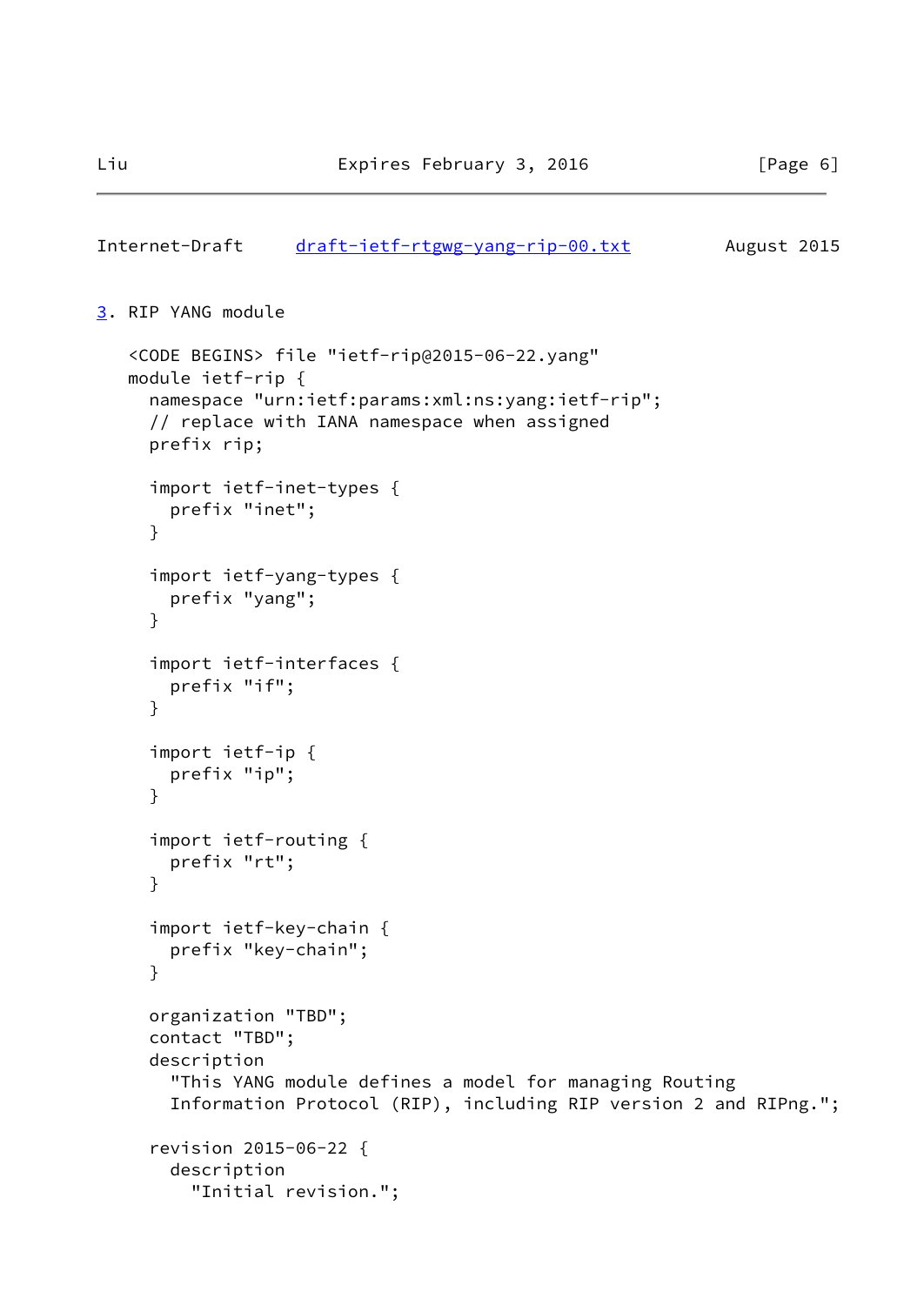```
draft-ietf-rtgwg-yang-rip-00.txt August 2015
        reference
          "RFC 2453: RIP Version 2.
          RFC 2080: RIPng for IPv6.
          RFC 1724: RIP Version 2 MIB Extension.";
      }
      /*
       * Features
       */
      feature global-statistics {
        description
          "This feature indicates that the system supports collecting
          global statistic data.";
      }
      feature interface-statistics {
        description
          "This feature indicates that the system supports collecting
          per-interface statistic data.";
      }
      feature bfd {
        description
          "This feature indicates that the system supports BFD.";
      }
      feature neighbor-configuration {
        description
          "This feature indicates that the system supports
          neighbor configuration.";
      }
      /*
       * Identities
       */
      identity rip {
        base "rt:routing-protocol";
        description "Identity for the RIP routing protocol.";
      }
```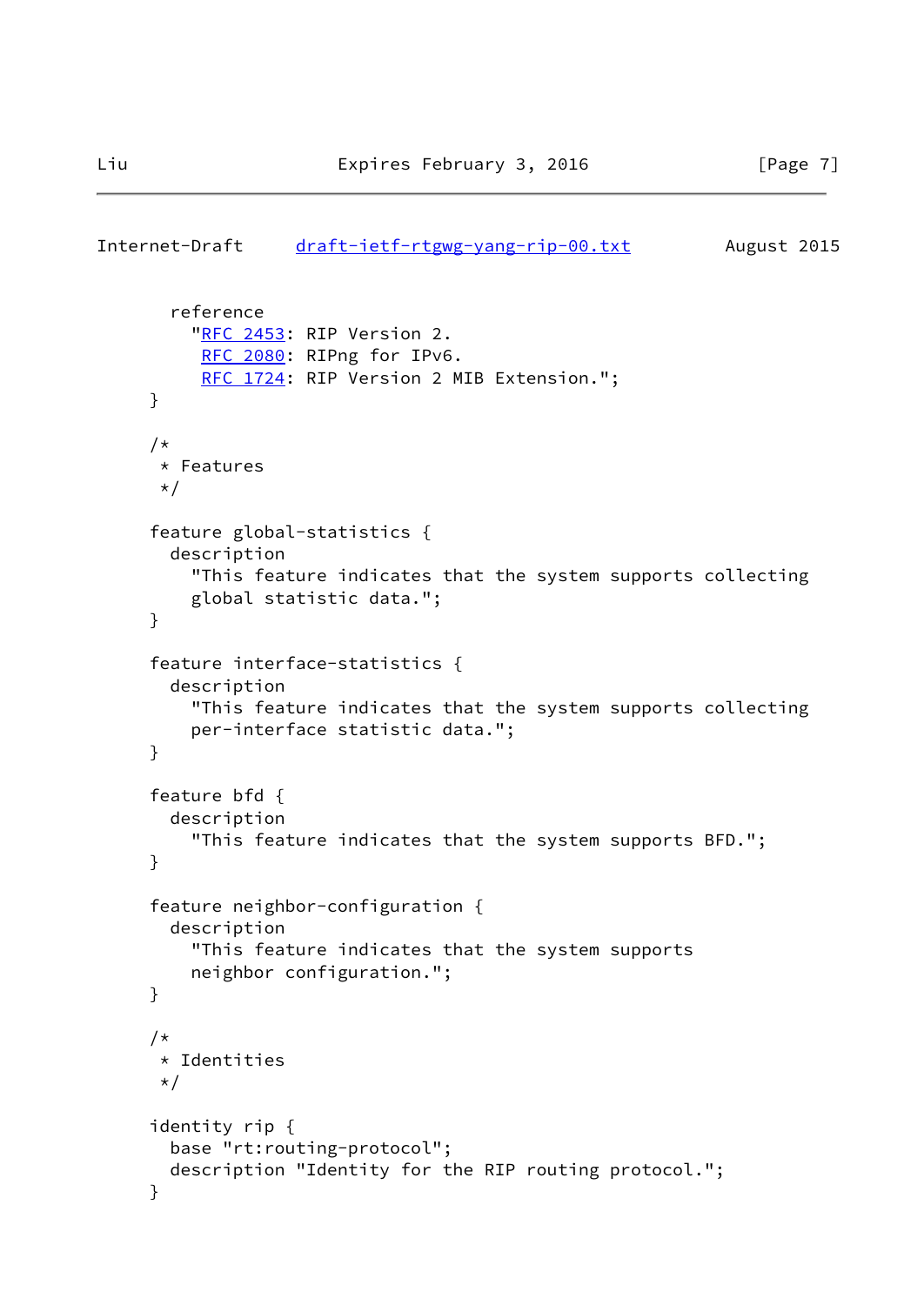```
draft-ietf-rtgwg-yang-rip-00.txt August 2015
      identity ripv2 {
        base "rip:rip";
        description "RIPv2";
      }
      identity ripng {
        base "rip:rip";
        description "RIPng";
      }
      /*
       * Groupings
       */
      grouping originate-default-route-container {
        description
          "Container for setting of originating default route.";
        container originate-default-route {
          presence "Present if originating default route is enabled.";
          description
            "Injects the default route into the RIP or RIPng
            instance.";
          leaf route-map {
            type string;
            description
              "The conditions of the route map are applied to the default
              route.";
          }
        }
      }
      grouping timers-container {
        description
          "Container for settings of basic timers";
        container timers {
         must "invalid-interval >= (update-interval * 3)" {
            description
              "invalid-interval must be at least three times the value
              for the update-interval argument.";
          }
```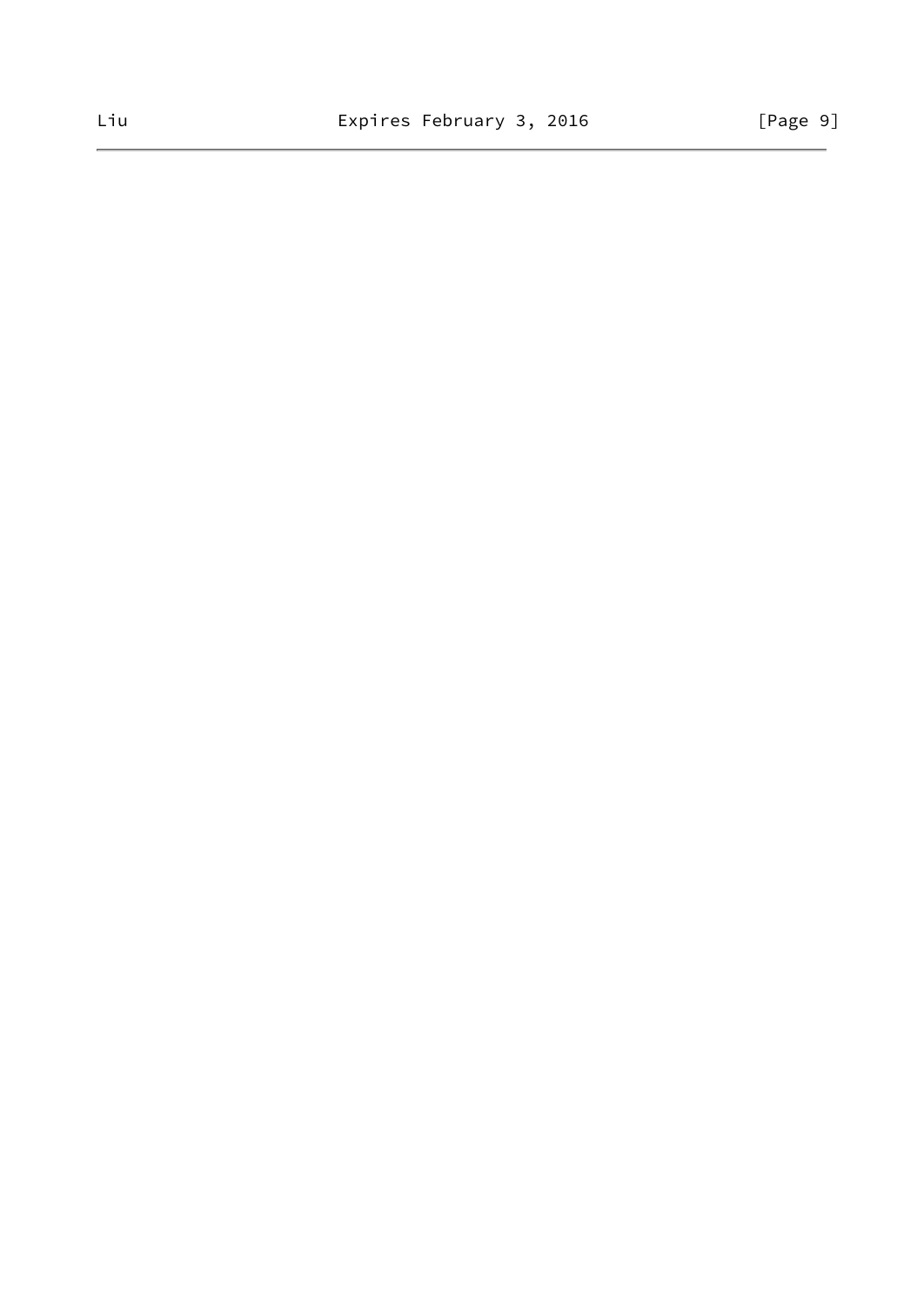```
draft-ietf-rtgwg-yang-rip-00.txt August 2015
         must "flush-interval > invalid-interval" {
           description
             "flush-interval must be larger than the value for the
             invalid-interval argument";
 }
         description
           "Timers for the specified RIP or RIPng instance or
           interface.";
         leaf update-interval {
           type uint16 {
             range 1..32767;
 }
           units seconds;
           default 30;
           description
             "Interval at which RIP or RIPng updates are sent.";
 }
         leaf invalid-interval {
           type uint16 {
             range 1..32767;
 }
           units seconds;
           default 180;
           description
             "Interval before a route is declared invalid after no
             updates are received. This value is at least three times
             the value for the update-interval argument.";
 }
         leaf holddown-interval {
           type uint16 {
             range 1..32767;
 }
           units seconds;
           default 180;
           description
             "Interval before better routes are released.";
 }
         leaf flush-interval {
           type uint16 {
```
range 1..32767;

}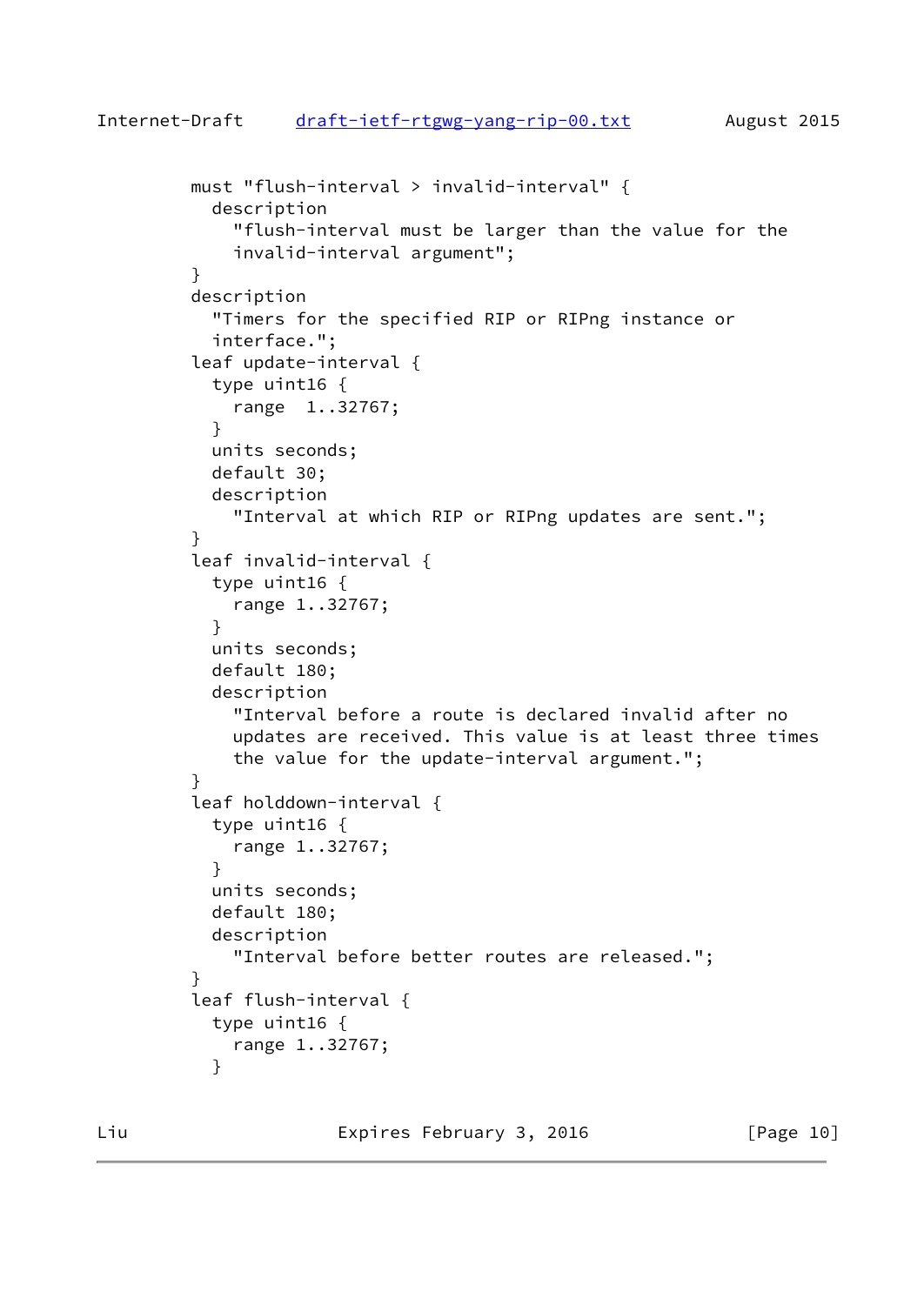```
draft-ietf-rtgwg-yang-rip-00.txt August 2015
```

```
 units seconds;
            default 240;
            description
              "Interval before a route is flushed from the routing
              table. This value must be larger than the value for the
              invalid-interval argument.";
 }
        } // timers
      }
      grouping global-attributes {
        description
          "Global configuration and state attributes.";
        uses originate-default-route-container;
        leaf default-metric {
          type uint8 {
            range 0..16;
 }
          default 0;
          description
            "Set the default metric.";
        }
        leaf distance {
          type uint8 {
            range 1..255;
          }
          default 120;
          description
            "The administrative distance of the RIP or RIPng for the
            current RIP or RIPng instance.";
        }
        leaf flash-update-threshold {
          type uint8 {
            range 1..30;
          }
          units seconds;
          default 5;
          description
```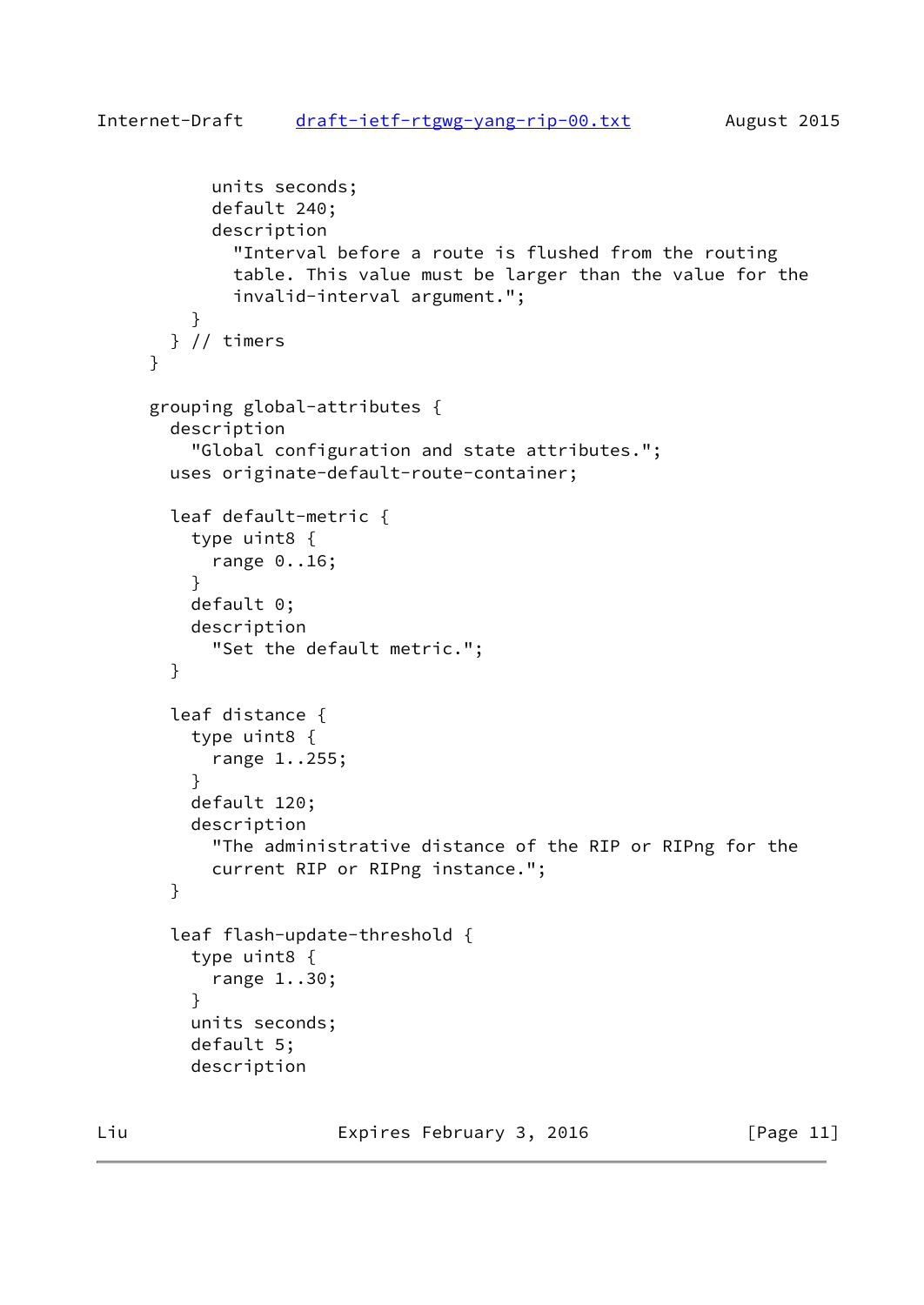```
 "The minimum interval between consecutive RIP or RIPng
            flash updates.";
        }
        leaf maximum-paths {
          type uint8 {
            range 1..16;
          }
          default 8;
          description
            "The number of multiple equal-cost RIP or RIPng routes
            that can be used as the best paths for balancing the load
            of outgoing traffic packets.";
        }
        leaf output-delay {
          type uint8 {
            range 1..50;
 }
          units milliseconds;
          description
            "A delay time between packets sent in multipacket
            RIP or RIPng updates.";
        }
      } // global-attributes
      grouping distribute-lists {
        description
          "Grouping for distribute lists.";
        list distribute-list {
          key "prefix-list-name direction";
          description
            "List of distribute-lists, which are used to filter in-coming
            or out-going routing updates.";
          leaf prefix-list-name {
            type string;
            description
              "Reference to a prefix list to be applied to RIP or
              RIPng packets.";
          }
```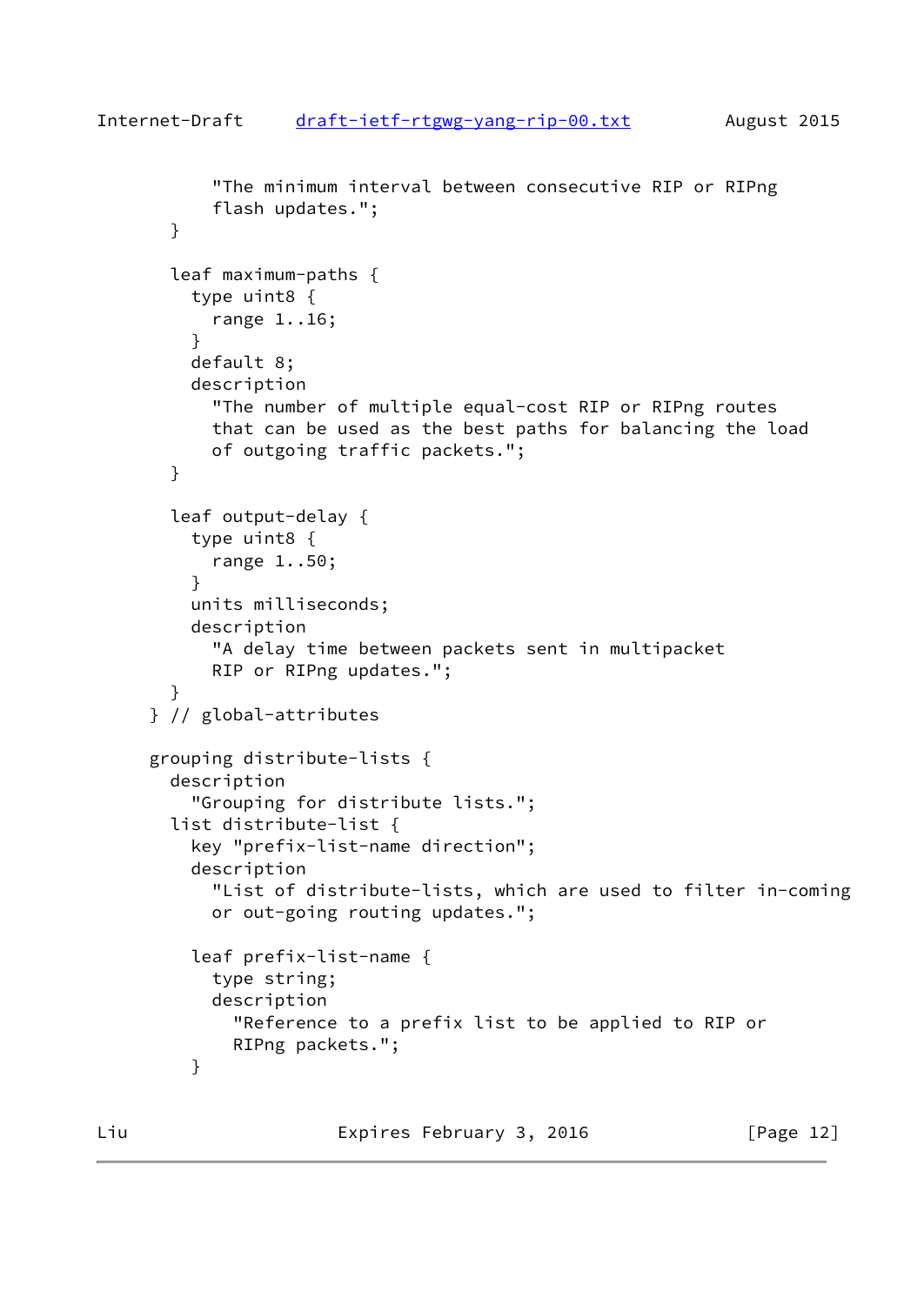```
 leaf direction {
            type enumeration {
             enum "in" {
                description
                  "Apply the distribute-list to in-coming routes.";
 }
             enum "out" {
               description
                  "Apply the distribute-list to out-going routes.";
 }
 }
           description
              "Direction of the routing updates.";
         }
         leaf if-name {
            type if:interface-ref;
           description
              "Reference to an interface to which the prefix list is
             applied.";
         }
       }
     } // distribute-lists
     grouping route-attributes {
       description
          "Grouping for route attributes.";
       leaf redistributed {
         type boolean;
         description
           "Redistributed routes";
       }
       leaf route-type {
          type enumeration {
            enum connected {
              description "Connected route.";
 }
            enum external {
              description "External route.";
```
Liu Expires February 3, 2016 [Page 13]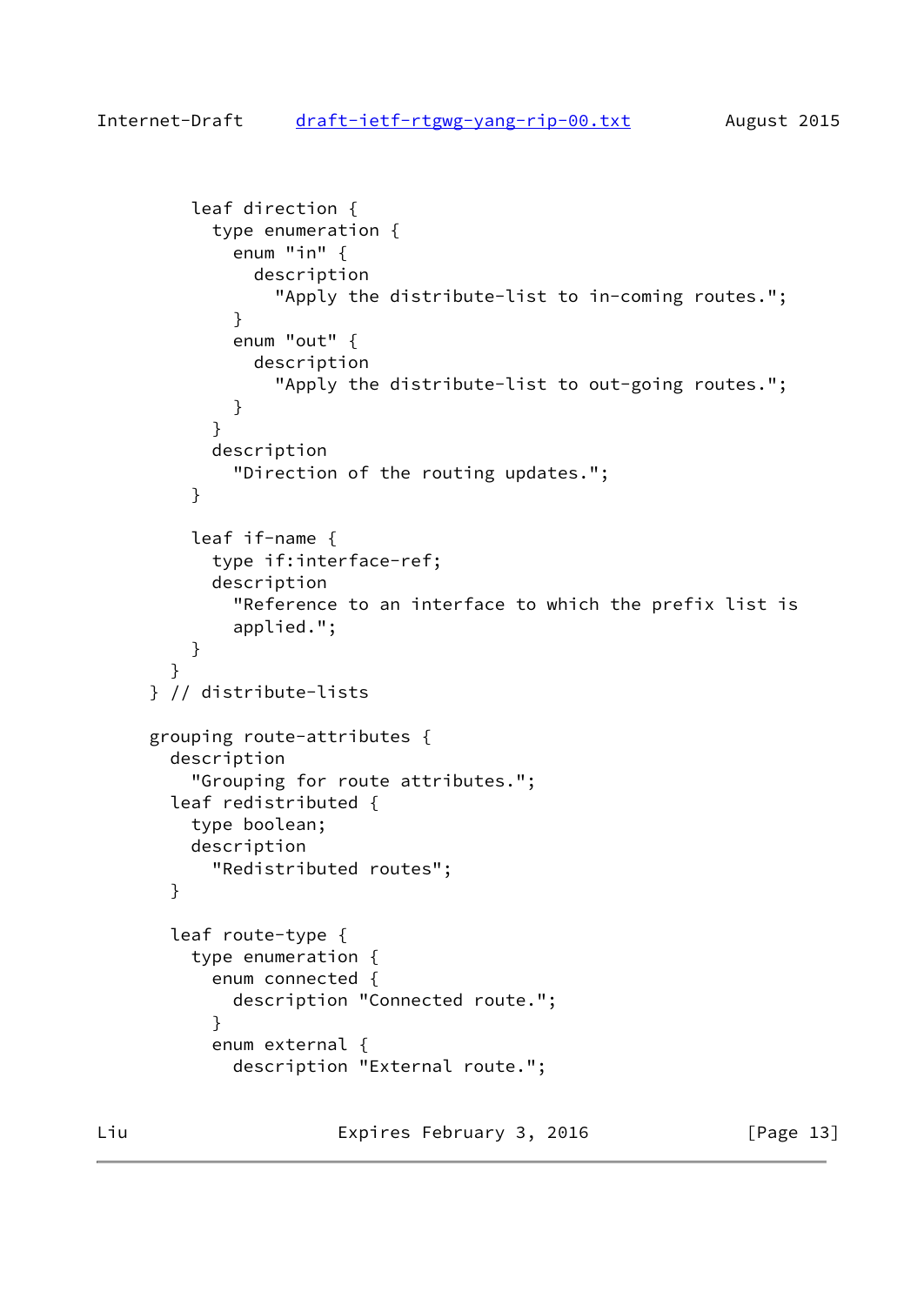```
 }
            enum external-backup {
              description "External backup route.";
 }
            enum rip {
              description "RIP route.";
 }
          }
          description
            "Route type.";
 }
        leaf metric {
          type uint8 {
            range 0..16;
          }
          description "Route metric.";
        }
        leaf expire-time {
          type uint16;
          description "Expiration time.";
        }
        leaf deleted {
          type boolean;
          description "Deleted route.";
        }
        leaf holddown {
          type boolean;
          description "Holddown route.";
        }
        leaf need-flash {
          type boolean;
          description "The route needs flash.";
        }
        leaf need-download-to-rib {
          type boolean;
          description "The route needs to be downloaded to rib.";
        }
        leaf inactive {
         type boolean;
          description "The route is inactive.";
        }
```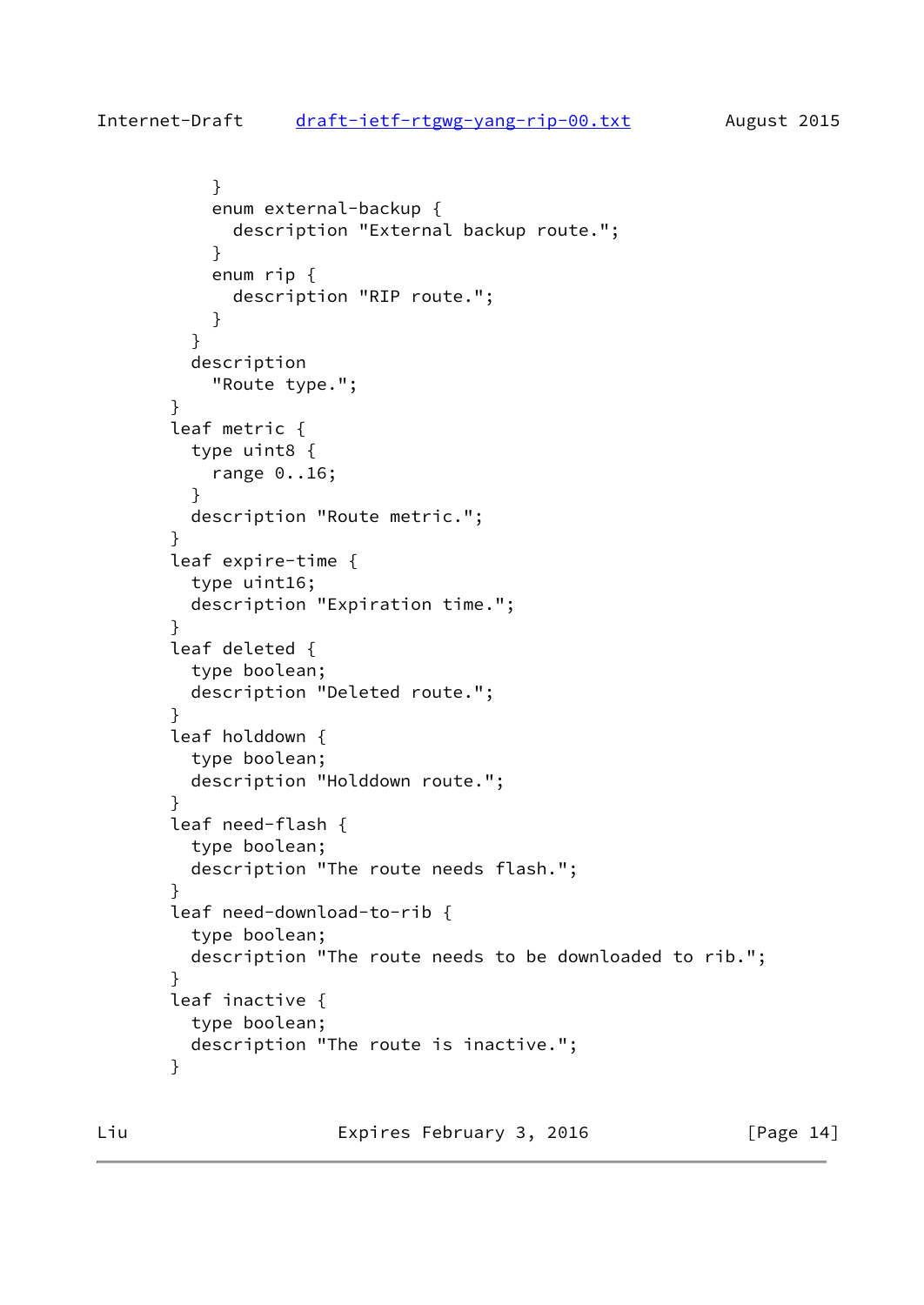```
 leaf next-hop-flags {
          type bits {
           bit withdrawn-from-rib {
              description "The route is withdrawn from rib.";
 }
           bit holddown {
             description "The route is holddown.";
 }
           bit flush-expire-before-holddown {
             description
                "The flush timer expired before holddown time.";
 }
 }
         description "The next hop properties of the route.";
 }
     } // route-attribute
     /*
      * Configuration data nodes
      */
     augment "/rt:routing/rt:routing-instance/rt:routing-protocols/"
       + "rt:routing-protocol" {
      when "rt:type = 'rip:ripv2' or rt:type = 'rip:ripng'" {
         description
            "This augment is only valid for a routing protocol instance
           of RIP (type 'ripv2' or 'ripng').";
       }
       description "RIP augmentation.";
       container rip {
          description
            "RIP configuration data.";
         uses global-attributes;
         uses distribute-lists;
         uses timers-container;
          list interface {
            key "interface";
           description
```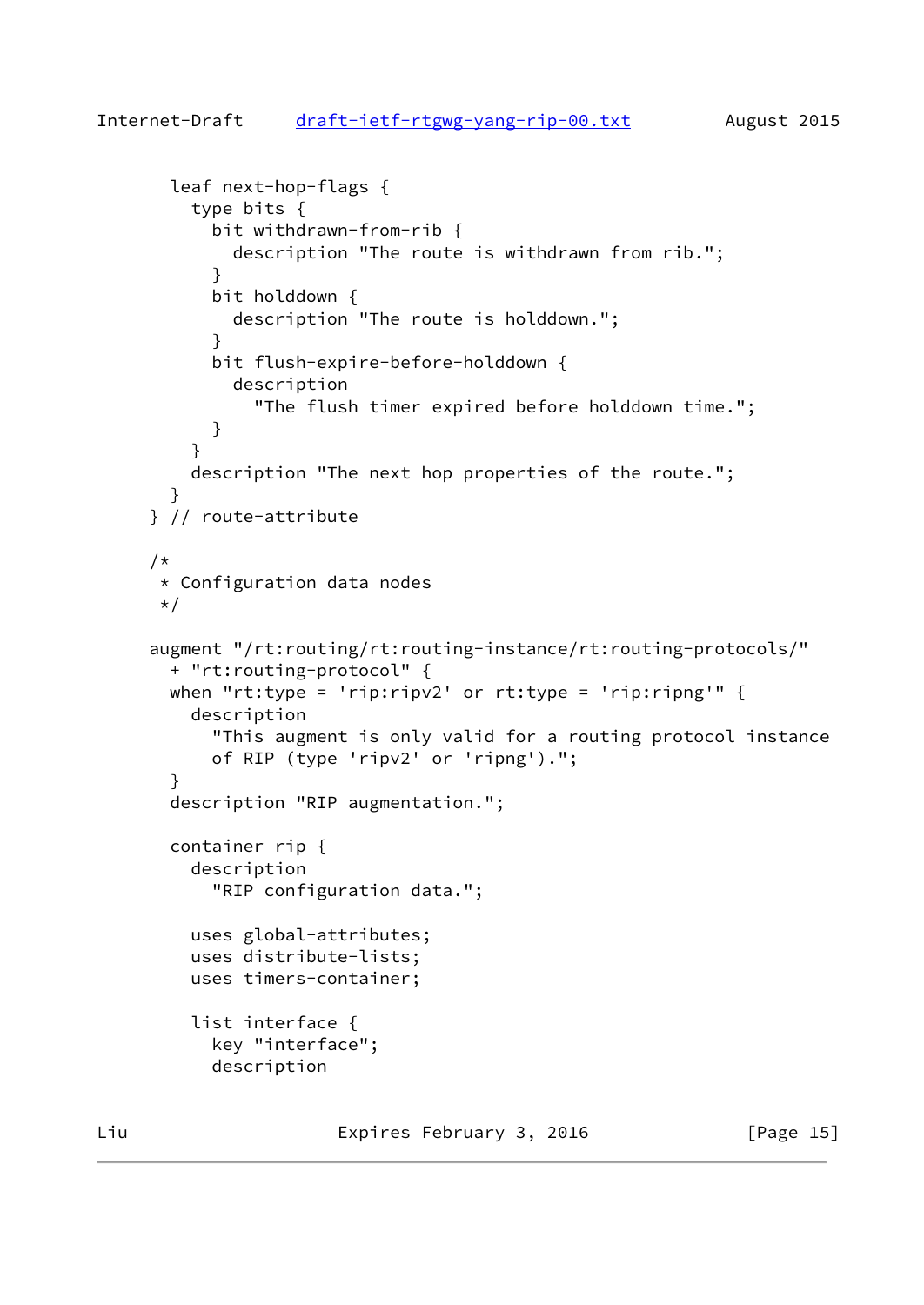```
 "List of RIP interfaces.";
           leaf interface {
             type if:interface-ref;
            must "(.../../r:t:type = 'rip:ripv2' and " + "/if:interfaces/if:interface[name=current()]/"
               + "ip:ipv4) or "
              + "(../../../rt:type = 'rip:ripng' and "
               + "/if:interfaces/if:interface[name=current()]/"
               + "ip:ipv6)" {
               error-message "Invalid interface type.";
               description
                 "RIPv2 can be enabled on IPv4 interfae, and
                 RIPng can be enabled on IPv6 interface.";
 }
             description
               "Enable RIP on this interface.";
 }
           container authentication {
            when "\ldots,,,,,rt:type = 'rip:ripv2'" {
               description "Only applicable to RIPv2.";
 }
             description
               "Enables authentication and specifies the authentication
               scheme for the RIP interface";
             choice auth-type-selection {
               description
                 "Specify the authentication scheme.
                 The use of the key-chain reference here is:
                 1) Designed to align with other proposed protocol
                 models.
                 2) Not finalized, pending resolution of alignment with
                 the RFC published KeyTables information model.";
               case auth-key-chain {
                 leaf key-chain {
                   type key-chain:key-chain-ref;
                   description
                     "key-chain name";
 }
 }
               case auth-key {
```
Liu **Expires February 3, 2016** [Page 16]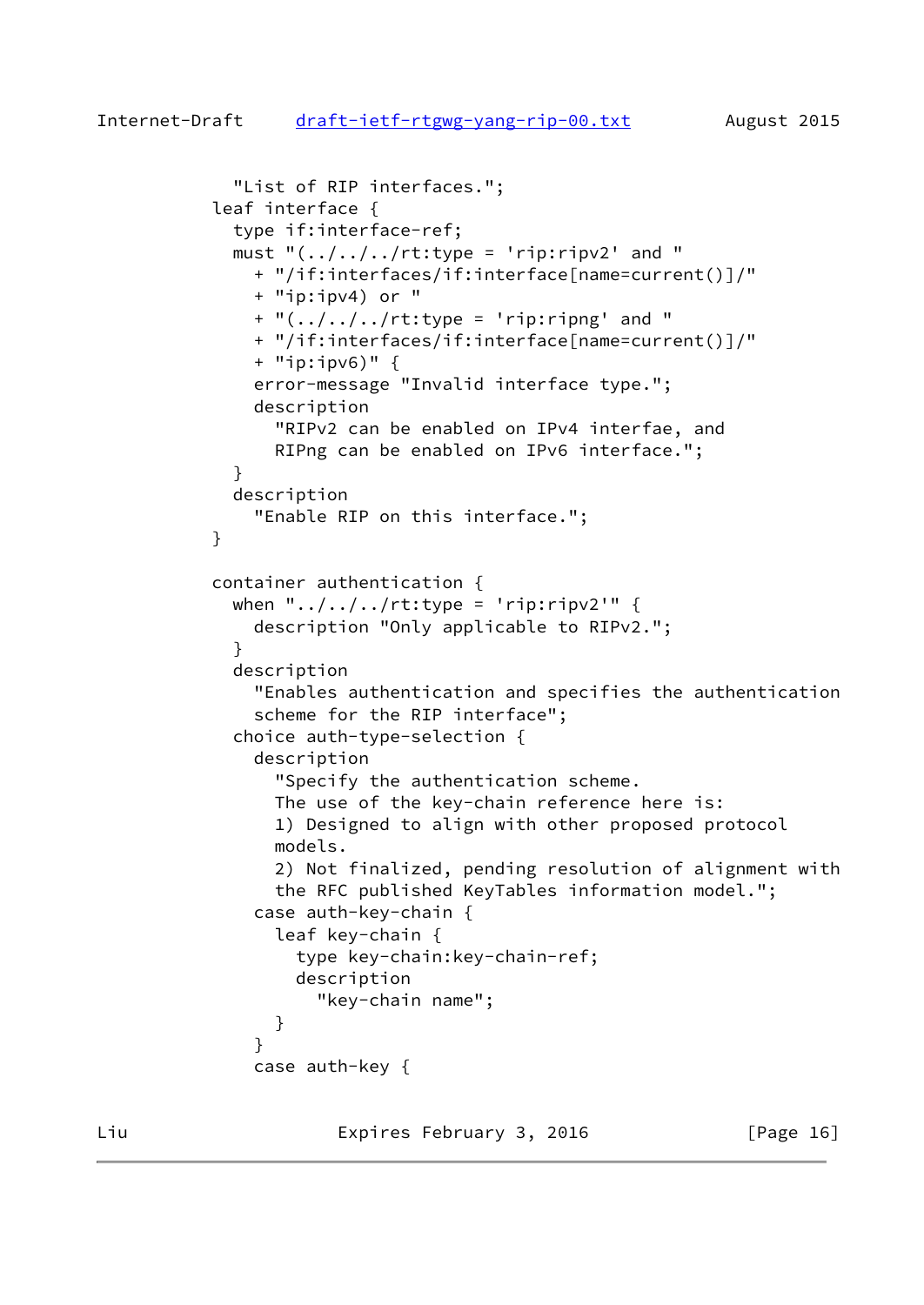```
 leaf key {
                  type string;
                  description
                    "Key string in ASCII format.";
 }
                container crypto-algorithm {
                  uses key-chain:crypto-algorithm-types;
                  description
                    "Cryptographic algorithm associated with key.";
 }
 }
 }
 }
           leaf bfd {
            if-feature bfd;
            type boolean;
            description
              "Enable/disable bfd.";
 }
           leaf cost {
            type uint8 {
              range 1..16;
 }
            default 1;
            description
              "Interface cost.";
 }
           container neighbors {
             if-feature neighbor-configuration;
            description
              "Specifies the RIP neighbors. Useful for a non-broadcast
              multiple access (NBMA) network.";
             list neighbor {
              key "address";
              description
                "Specify a RIP neighbor on a non-broadcast network.";
              leaf address {
```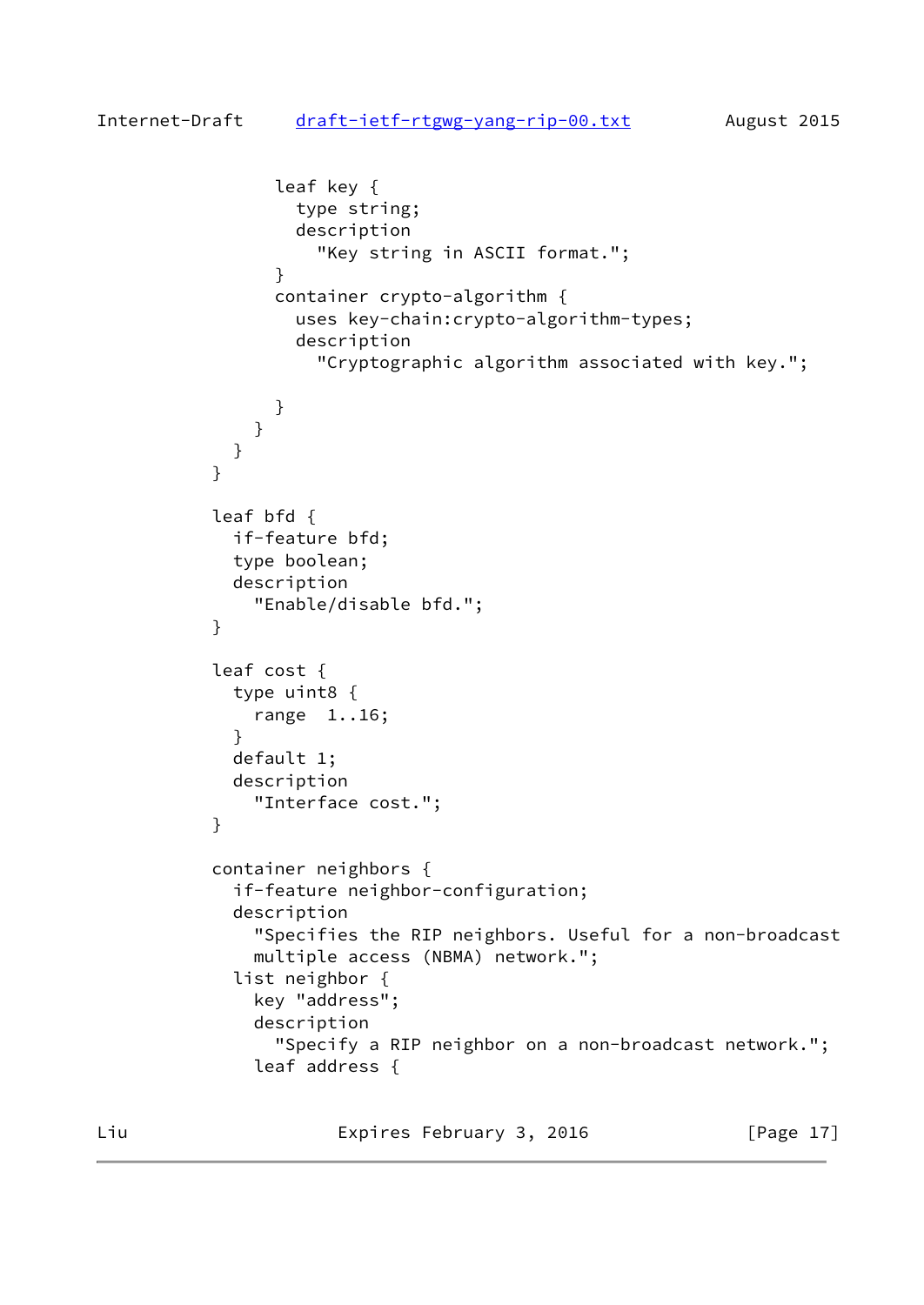```
 type inet:ip-address;
                description "Neighbor IP address.";
 }
 }
 }
          leaf no-listen {
            type empty;
            description
              "Disable the specified interface to receive (listen to)
              and process RIP or RIPng packets.";
 }
          leaf no-supply {
            type empty;
            description
              "Disables sending of RIP or RIPng packets on the
              specified interface.";
 }
          uses originate-default-route-container;
          leaf split-horizon {
            type enumeration {
              enum simple {
                description
                  "Enables simple split-horizon processing.";
 }
              enum poison {
                description
                  "Enables split-horizon processing with poison
                  reverse.";
 }
 }
            default simple;
            description
              "Enables RIP or RIPng split-horizon processing on the
              specified interface.";
 }
          container summary-address {
Liu Expires February 3, 2016 [Page 18]
```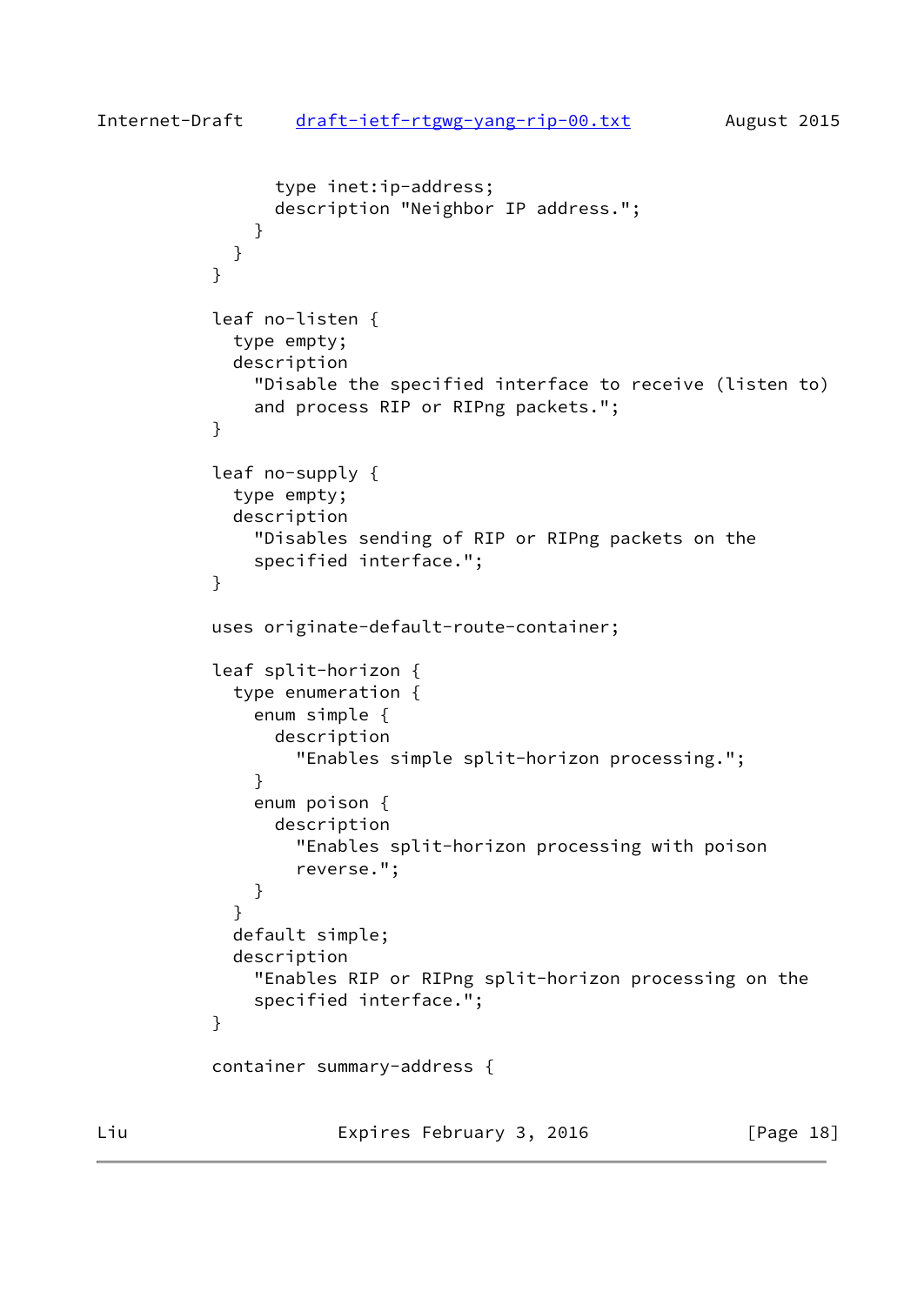```
 description
                "Summarizes information about RIP or RIPng routes sent
               over the specified interface in RIP or RIPng update
                packets.";
              leaf address {
                type inet:ip-prefix;
               description
                  "IPv4 address, in the form A.B.C.D, and the prefix
                 length, separated by the slash (/) character;
                 or IPv6 address, in the form A:B:C:D:E:F:G:H, and the
                 prefix length, separated by the slash (/) character.";
 }
             leaf metric {
                type uint8 {
                 range 0..16;
 }
               description
                  "Metric used for the route. If this attribute is not
                 used, the value set through the default-metric
                 attribute in RIP or RIPng router configuration is
                 used for the route. ";
 }
 }
           uses timers-container;
         } // interface
       } // container rip
     }
     /*
      * Operational state data nodes
      */
     augment "/rt:routing-state/rt:routing-instance/"
       + "rt:routing-protocols/rt:routing-protocol" {
      when "rt:type = 'rip:ripv2' or rt:type = 'rip:ripng'" \{ description
           "This augment is only valid for a routing protocol instance
           of type 'ripv2' or 'ripng'.";
       }
       description
```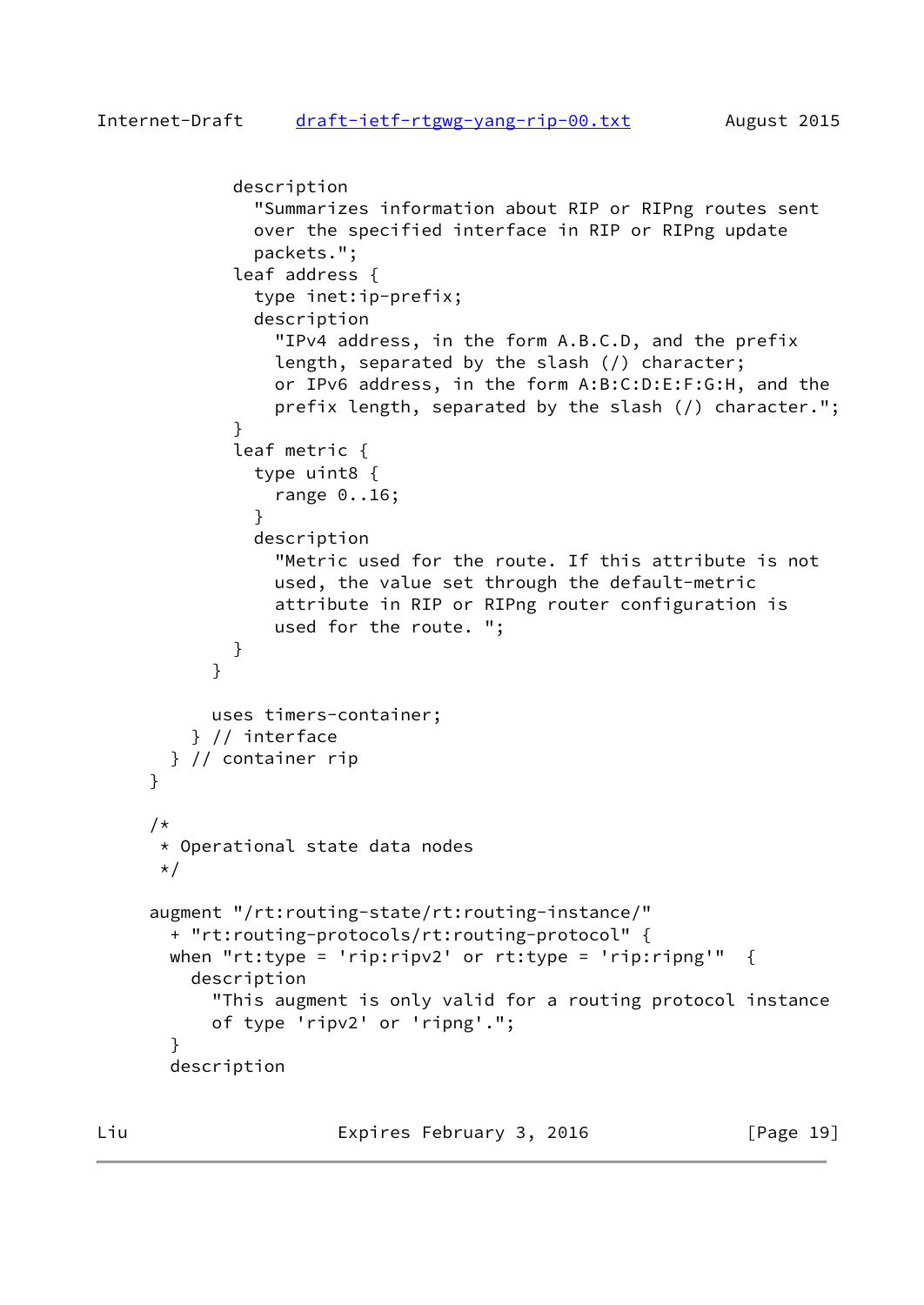```
 "RIP state.";
       container rip {
          description "RIP operational state.";
          uses global-attributes;
          uses distribute-lists;
          leaf next-flash-update {
           type uint32;
           description
              "Next flash update.";
 }
          leaf num-of-routes {
           type uint32;
            description
              "The number of routes.";
 }
          leaf routing-table-version {
           type uint32;
           description
              "Routing table version.";
          }
          uses timers-container;
          list interface {
            key "interface";
           description
              "List of RIP interfaces.";
            leaf interface {
              type if:interface-ref;
              description
                "Enable RIP on this interface.";
 }
            leaf oper-status {
              type enumeration {
                enum up {
                  description
                    "RIPv2 or RIPng is operational on this interface.";
 }
                enum down {
```
Liu **Expires February 3, 2016** [Page 20]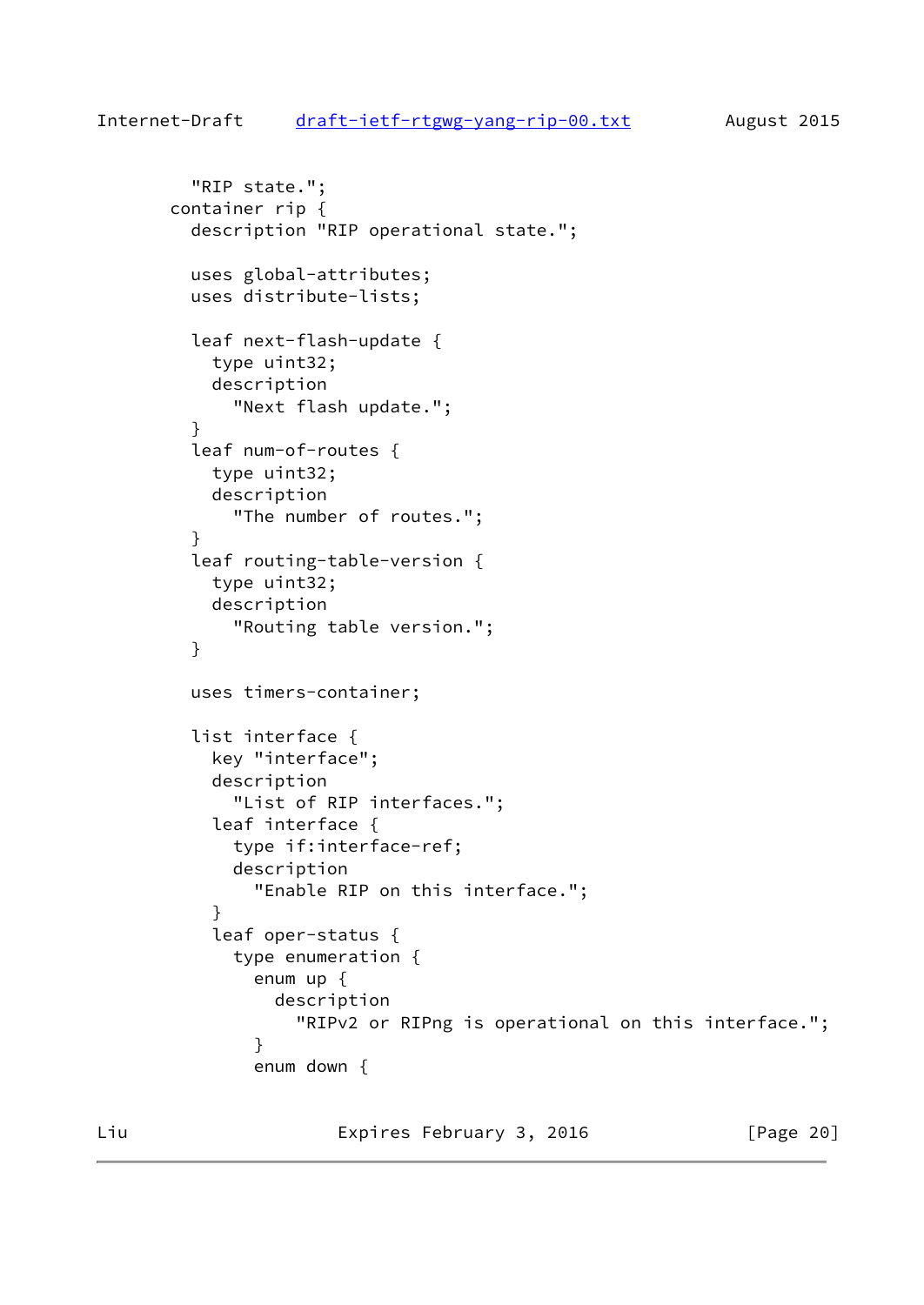```
 description
                  "RIPv2 or RIPng is not operational on this
                  interface.";
 }
 }
             description
               "Operational state.";
 }
           leaf cost {
             type uint8 {
               range 1..16;
 }
             default 1;
             description
               "Interface cost.";
 }
           leaf listen {
             type boolean;
             description
               "The interface is enabled to receive (listen to)
               and process RIP or RIPng packets.";
 }
           leaf next-full-update {
             type uint32;
             description
               "Next full update time.";
 }
           leaf originate-default-route {
             type boolean;
             description
               "'true' if originating default route is enabled.";
 }
           leaf poison-reverse {
             type boolean;
             description
               "'true' if Split Horizon with Poisoned Reverse is
               enabled.";
 }
           leaf split-horizon {
             type boolean;
             description
```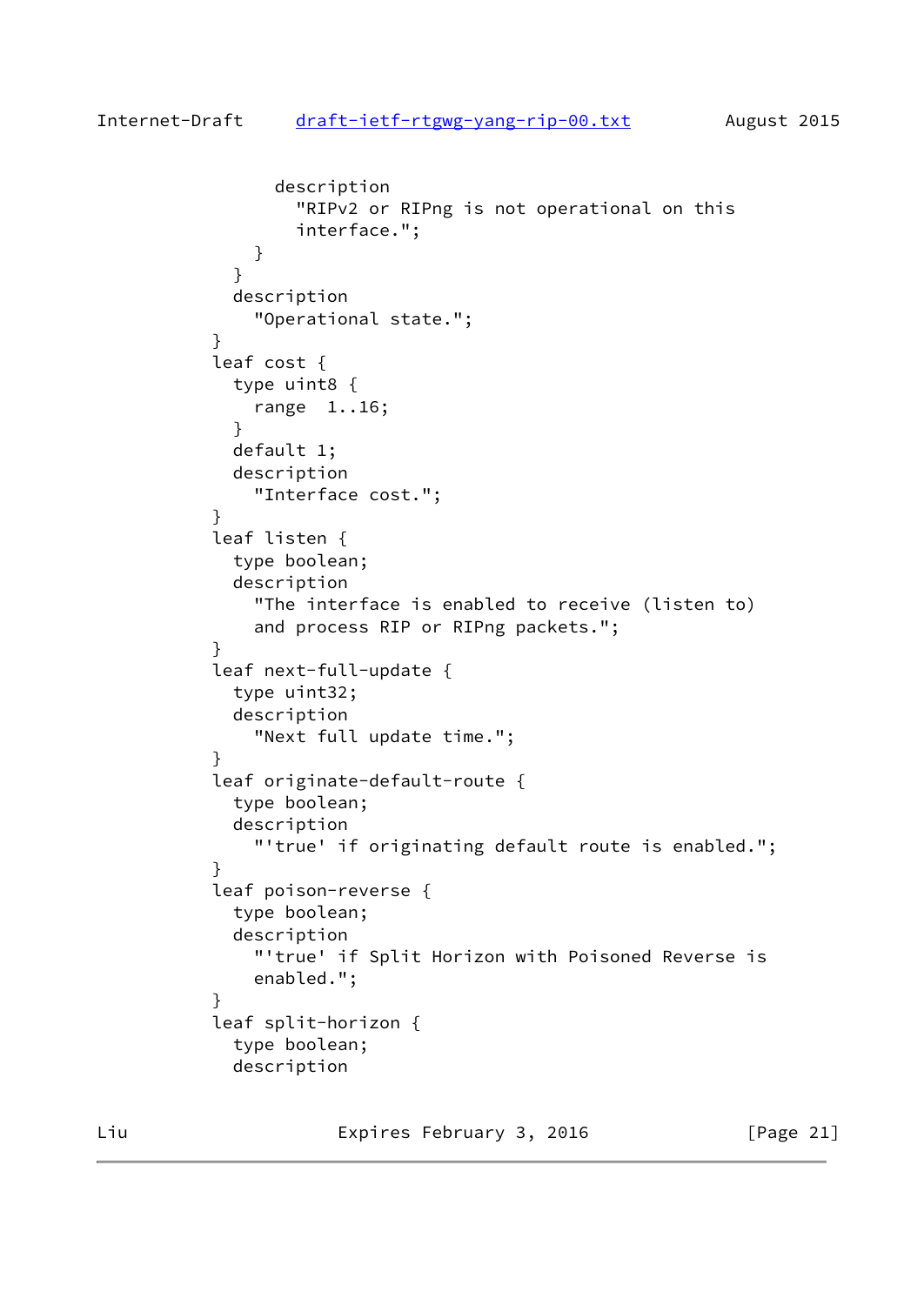```
draft-ietf-rtgwg-yang-rip-00.txt August 2015
               "'true' if Split Horizon processing is enabled.";
 }
           leaf supply {
             type boolean;
             description
               "The interface is enabled to supply (send) RIP or RIPng
               packets.";
 }
           leaf valid-address {
             type boolean;
             description
               "The interface has a valid address.";
 }
           uses timers-container;
           container statistics {
             if-feature interface-statistics;
             description
               "Interface statistic counters.";
             leaf discontinuity-time {
               type yang:date-and-time;
               description
                 "The time on the most recent occasion at which any one
                 or more of the statistic counters suffered a
                 discontinuity. If no such discontinuities have occurred
                 since the last re-initialization of the local
                 management subsystem, then this node contains the time
                 the local management subsystem re-initialized itself.";
 }
             leaf bad-packets-rcvd {
               type yang:counter32;
               description
                 "The number of RIP invalid packets received by
                 the RIP process which were subsequently discarded
                 for any reason (e.g. a version 0 packet, or an
                 unknown command type).";
 }
             leaf bad-routes-rcvd {
               type yang:counter32;
               description
                 "The number of routes, in valid RIP packets,
```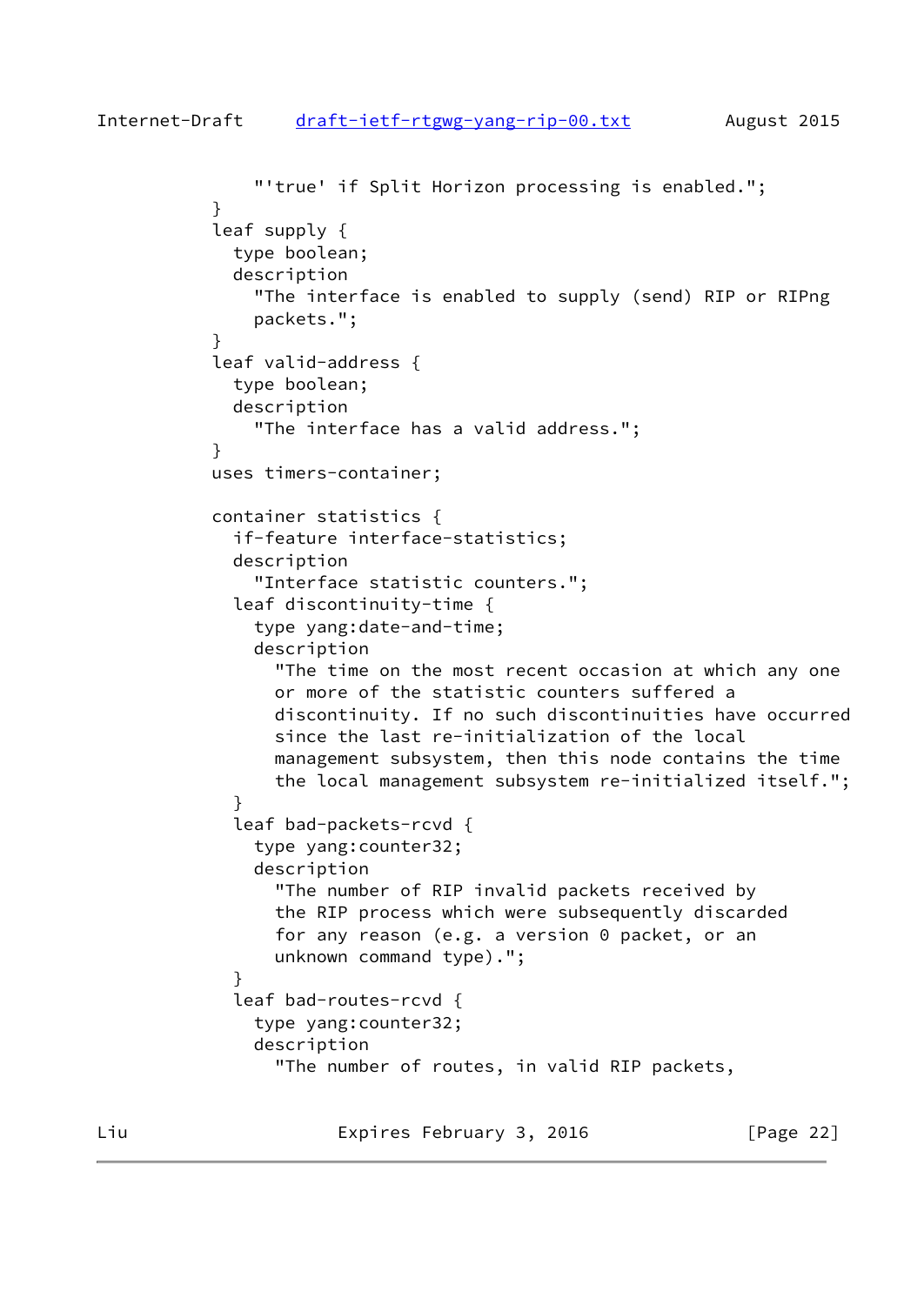```
 which were ignored for any reason (e.g. unknown
                 address family, or invalid metric).";
 }
             leaf updates-sent {
               type yang:counter32;
               description
                 "The number of triggered RIP updates actually
                 sent on this interface. This explicitly does
                 NOT include full updates sent containing new
                 information.";
 }
 }
         } // interface
         container ipv4 {
          when "\ldots/\ldots/rt:type = 'rip:ripv2'" {
             description
               "IPv4 address family is supported by RIPv2.";
 }
           description
             "IPv4 address family information.";
           container neighbors {
             description
               "IPv4 neighbor information.";
             list neighbor {
               key "ipv4-address";
               description
                 "A RIPv2 RIP neighbor.";
               leaf ipv4-address {
                 type inet:ipv4-address;
                 description
                   "IP address that a RIP neighbor is using as its
                   source address.";
 }
               leaf last-update {
                 type yang:date-and-time;
                 description
                   "The time when the most recent RIP update was
                   received from this neighbor.";
 }
```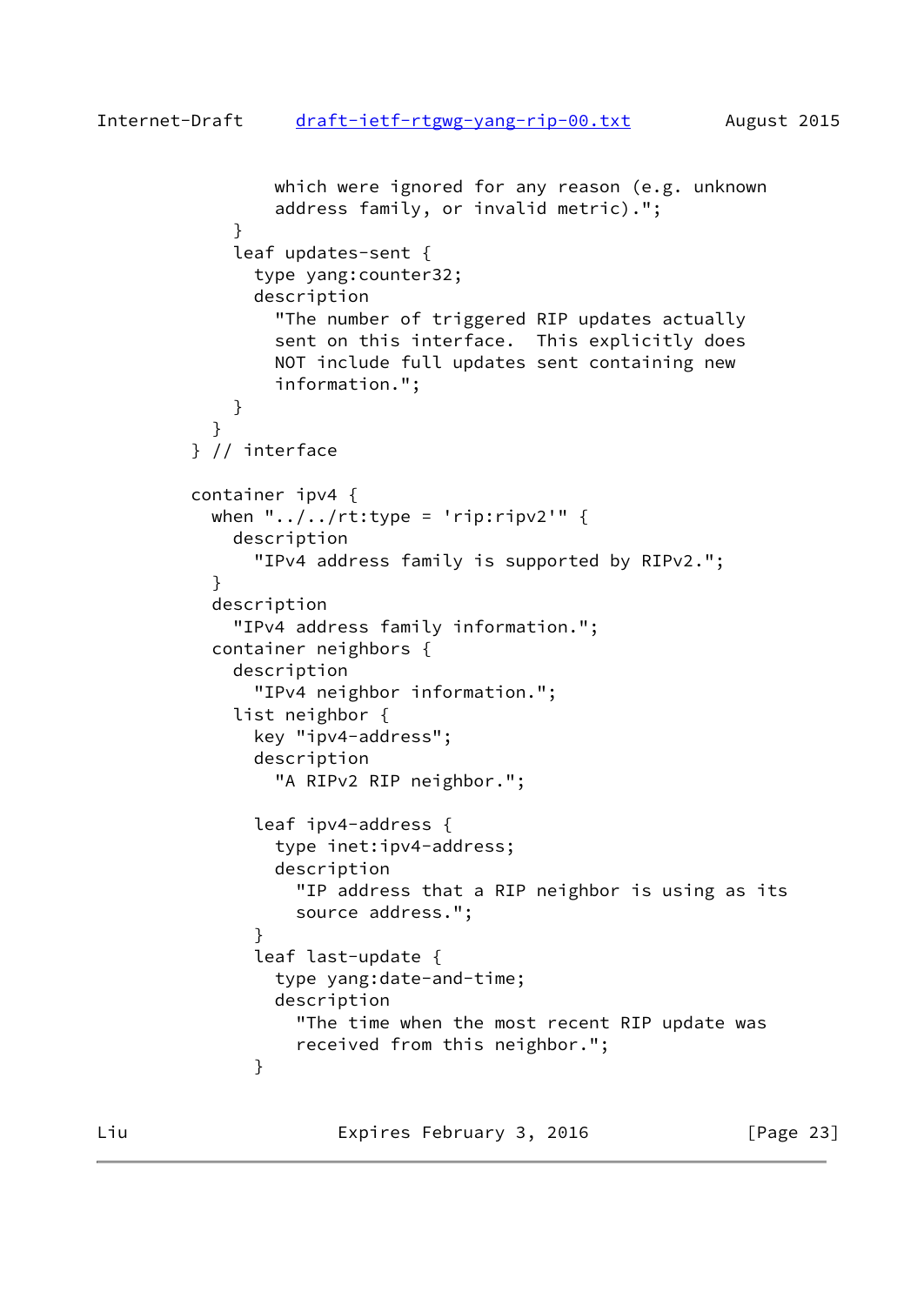```
 leaf bad-packets-rcvd {
                 type yang:counter32;
                 description
                    "The number of RIP invalid packets received from
                   this neighbor which were subsequently discarded
                    for any reason (e.g. a version 0 packet, or an
                   unknown command type).";
 }
               leaf bad-routes-rcvd {
                 type yang:counter32;
                 description
                    "The number of routes received from this neighbor,
                    in valid RIP packets, which were ignored for any
                    reason (e.g. unknown address family, or invalid
                   metric).";
 }
             } // neighbor
           } // neighbors
           container routes {
             description
               "IPv4 route information.";
             list route {
               key "ipv4-prefix";
               description
                "A RIPv2 IPv4 route.";
               leaf ipv4-prefix {
                 type inet:ipv4-prefix;
                 description
                    "IP address (in the form A.B.C.D) and prefix length,
                   separated by the slash (/) character. The range of
                  values for the prefix-length is 0 to 32.";
 }
               leaf next-hop {
                 type inet:ipv4-address;
                 description
                    "Next hop IPv4 address.";
 }
               leaf interface {
                 type if:interface-ref;
                 description
```
Liu **Expires February 3, 2016** [Page 24]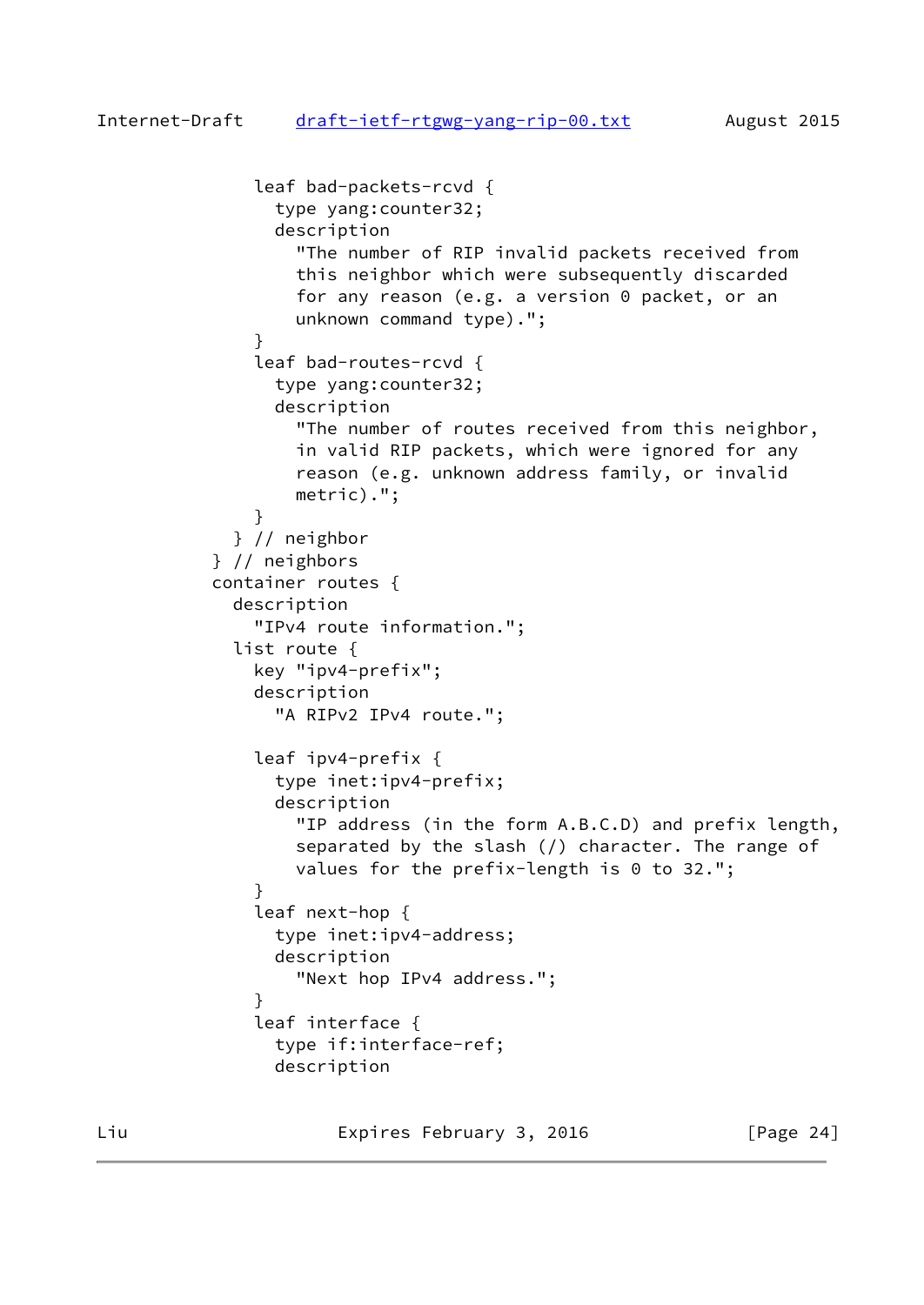```
 "The interface that the route uses.";
 }
               uses route-attributes;
             } // route
           } // routes
         } // ipv4
         container ipv6 {
          when "\ldots, /\ldots/rt:type = 'rip:ripng'" {
             description
                "IPv6 address family is supported by RIPng.";
 }
           description
             "IPv6 address family information.";
           container neighbors {
             description
                "IPv6 neighbor information.";
             list neighbor {
               key "ipv6-address";
               description
                  "A RIPv2 RIP neighbor.";
                leaf ipv6-address {
                 type inet:ipv6-address;
                 description
                   "IP address that a RIP neighbor is using as its
                   source address.";
 }
                leaf last-update {
                 type yang:date-and-time;
                 description
                    "The time when the most recent RIP update was
                    received from this neighbor.";
 }
                leaf bad-packets-rcvd {
                 type yang:counter32;
                 description
                    "The number of RIP invalid packets received from
                    this neighbor which were subsequently discarded
                    for any reason (e.g. a version 0 packet, or an
                   unknown command type).";
 }
```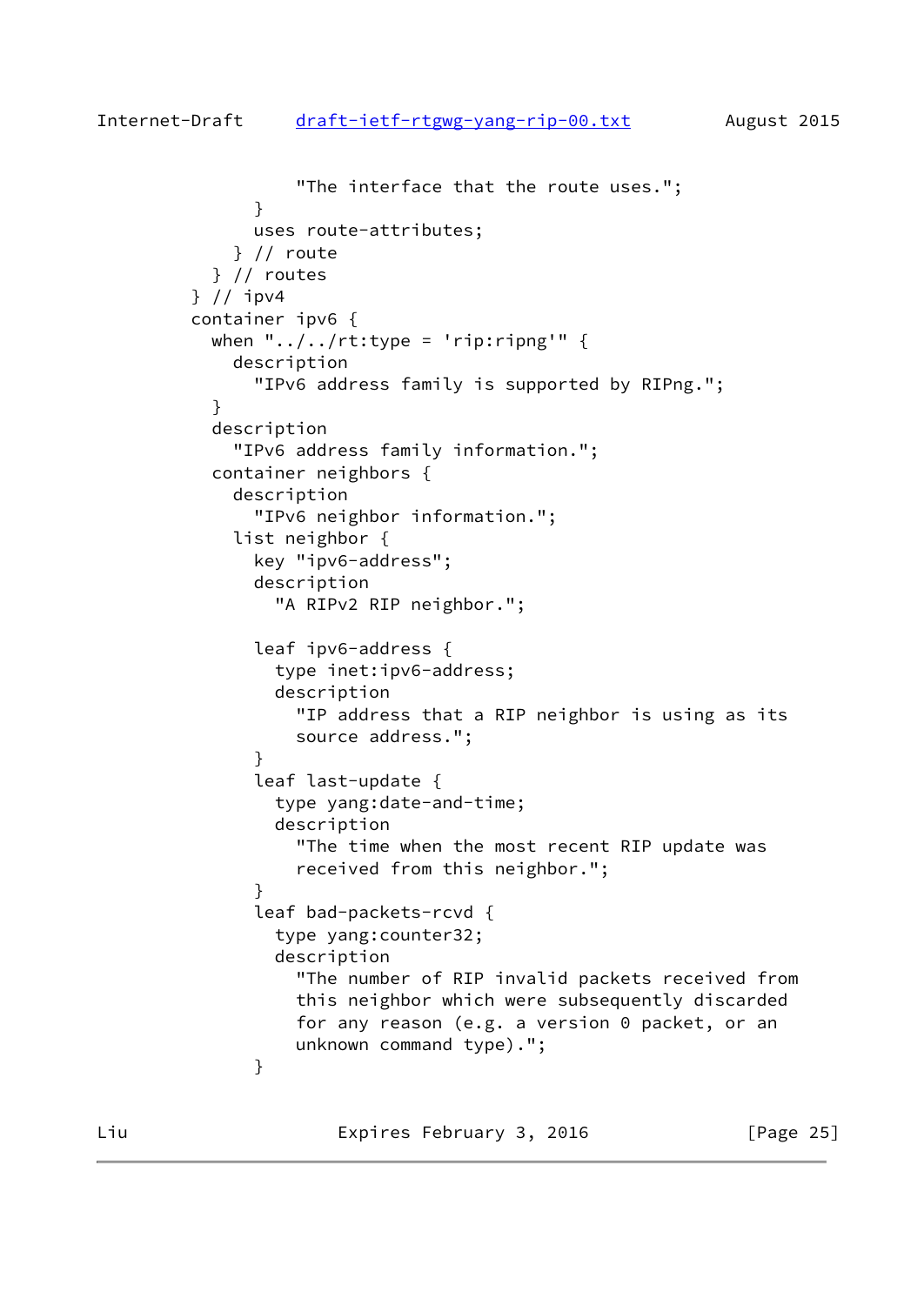```
 leaf bad-routes-rcvd {
                 type yang:counter32;
                 description
                    "The number of routes received from this neighbor,
                    in valid RIP packets, which were ignored for any
                    reason (e.g. unknown address family, or invalid
                   metric).";
 }
             } // neighbor
           } // neighbors
           container routes {
             description
               "IPv6 route information.";
             list route {
               key "ipv6-prefix";
               description
                  "A RIPng IPv6 route.";
                leaf ipv6-prefix {
                 type inet:ipv6-prefix;
                 description
                    "IP address (in the canonical format defined in
                  RFC5952) and prefix length, separated by the slash (/)
                   character. The range of values for the prefix-length
                   is 0 to 128.";
 }
               leaf next-hop {
                 type inet:ipv6-address;
                 description
                    "Next hop IPv6 address.";
 }
               leaf interface {
                 type if:interface-ref;
                 description
                    "The interface that the route uses.";
 }
               uses route-attributes;
             } // route
           } // routes
         } // ipv6
```
Liu **Expires February 3, 2016** [Page 26]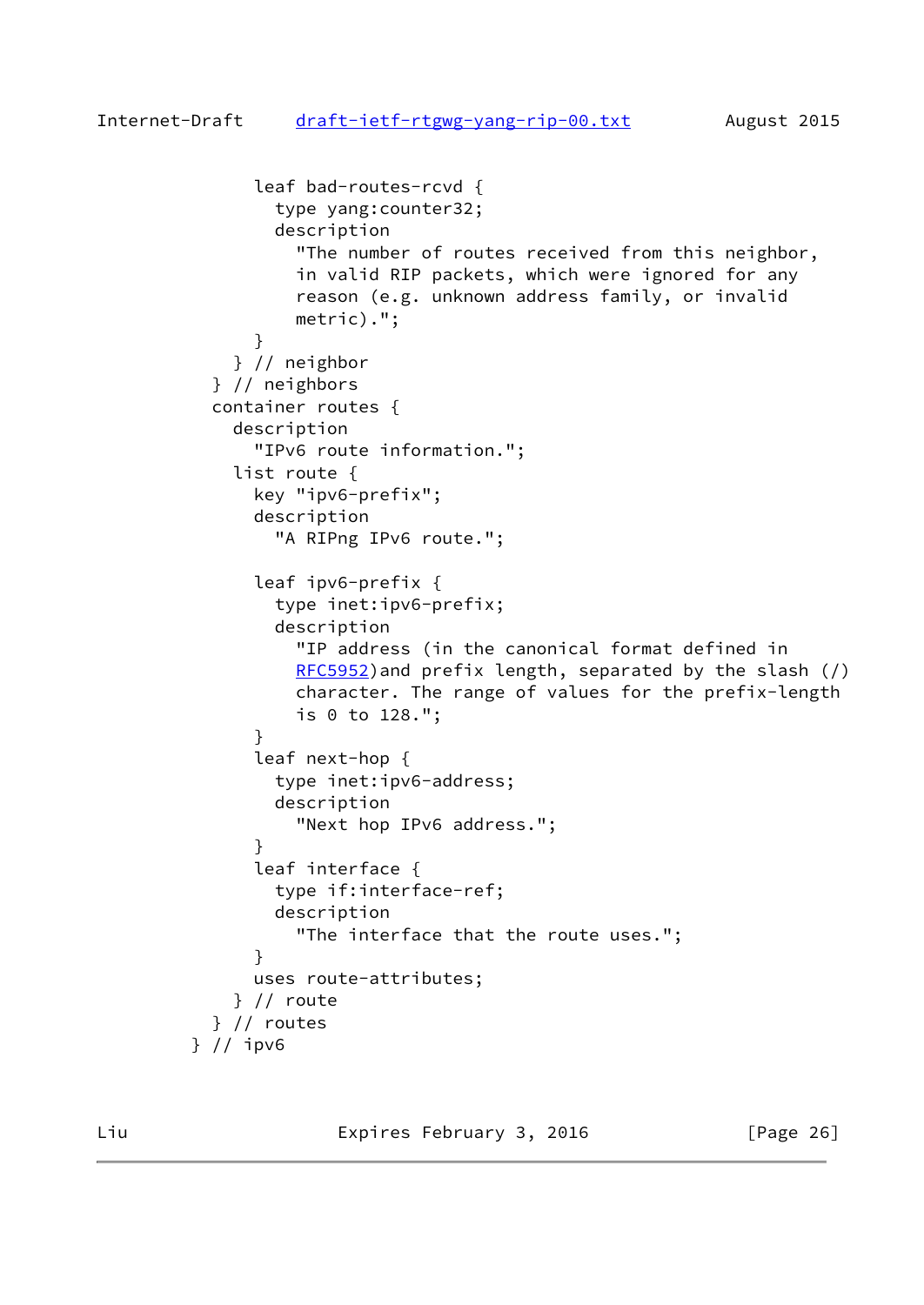```
draft-ietf-rtgwg-yang-rip-00.txt August 2015
```

```
 container statistics {
           if-feature global-statistics;
           description
              "Global statistic counters.";
           leaf discontinuity-time {
              type yang:date-and-time;
             description
                "The time on the most recent occasion at which any one
               or more of the statistic counters suffered a
               discontinuity. If no such discontinuities have occurred
               since the last re-initialization of the local
               management subsystem, then this node contains the time
               the local management subsystem re-initialized itself.";
 }
           leaf requests-rcvd {
             type yang:counter32;
             description
                "The number of requests received by RIP.";
 }
           leaf requests-sent {
             type yang:counter32;
             description
                "The number of requests sent by RIP.";
 }
           leaf responses-rcvd {
             type yang:counter32;
             description
               "The number of responses received by RIP.";
 }
           leaf responses-sent {
             type yang:counter32;
             description
                "The number of responses sent by RIP.";
 }
         }
       } // rip
     } // augment
      * RPCs
      */
```
 $/$ \*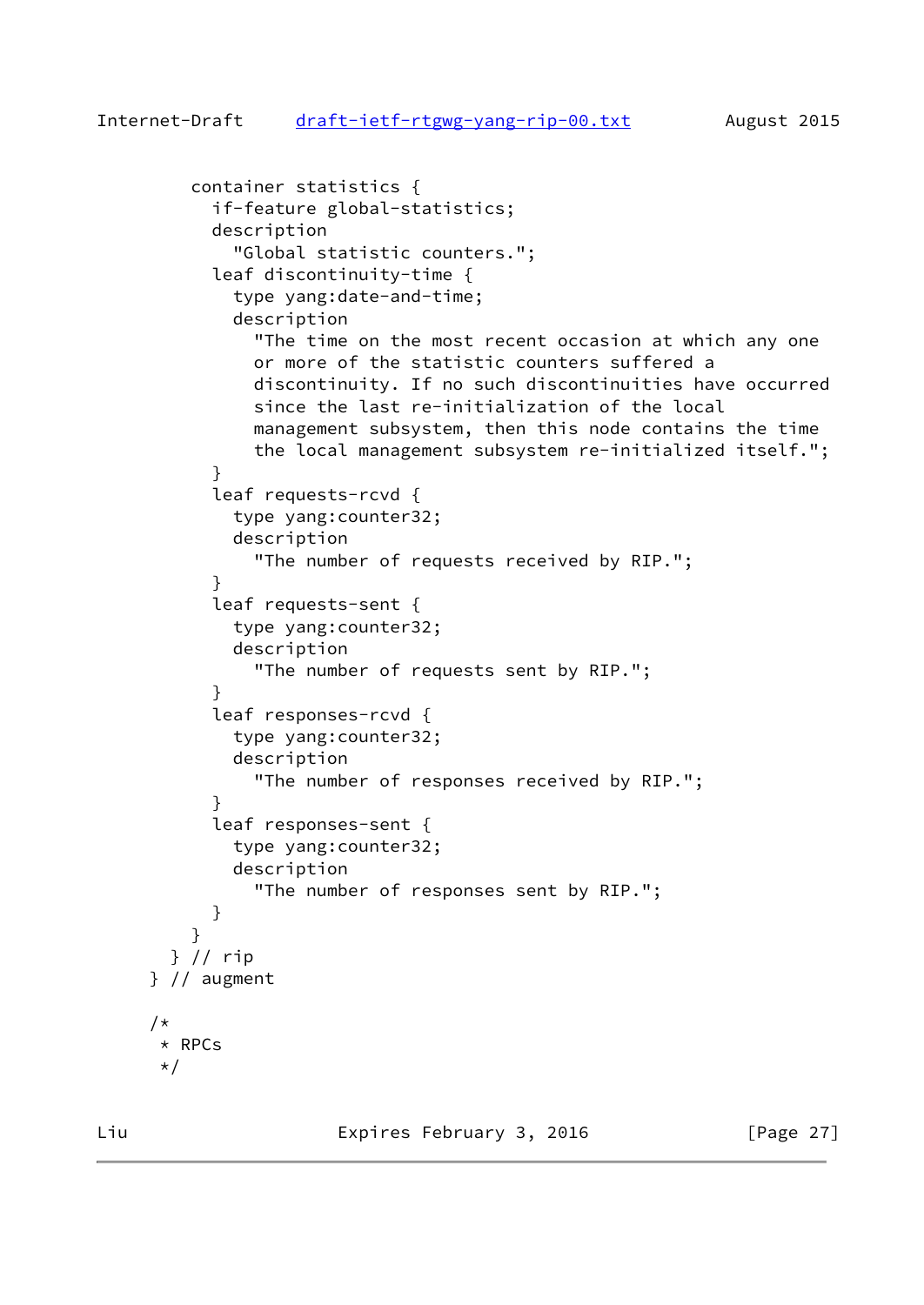```
 rpc clear-rip-route {
        description
          "Clears RIP routes from the IP routing table and routes
          redistributed into the RIP protocol for the specified RIP
          instance or for all RIP instances in the current context.";
        input {
          leaf instance-name {
            type leafref {
              path "/rt:routing/rt:routing-instance/"
                + "rt:routing-protocols/rt:routing-protocol/rt:name";
 }
            description
              "Instance name identifying the specific RIP Instance.";
          }
        }
      } // rcp clear-rip-route
    }
    <CODE ENDS>
```
<span id="page-28-0"></span>[4](#page-28-0). IANA Considerations

 RFC Ed.: In this section, replace all occurrences of 'XXXX' with the actual RFC number (and remove this note).

 This document registers the following namespace URIs in the IETF XML registry [\[RFC3688](https://datatracker.ietf.org/doc/pdf/rfc3688)]:

 ------------------------------------------------------------------- name: ietf-rip namespace: urn:ietf:params:xml:ns:yang:ietf-rip prefix: rip reference: RFC XXXX --------------------------------------------------------------------

<span id="page-28-2"></span>[5](#page-28-2). Security Considerations

 The configuration, state, and action data defined in this document are designed to be accessed via the NETCONF protocol [\[RFC6241](https://datatracker.ietf.org/doc/pdf/rfc6241)]. The data-model by itself does not create any security implications. The security considerations for the NETCONF protocol are applicable. The NETCONF protocol used for sending the data supports authentication and encryption.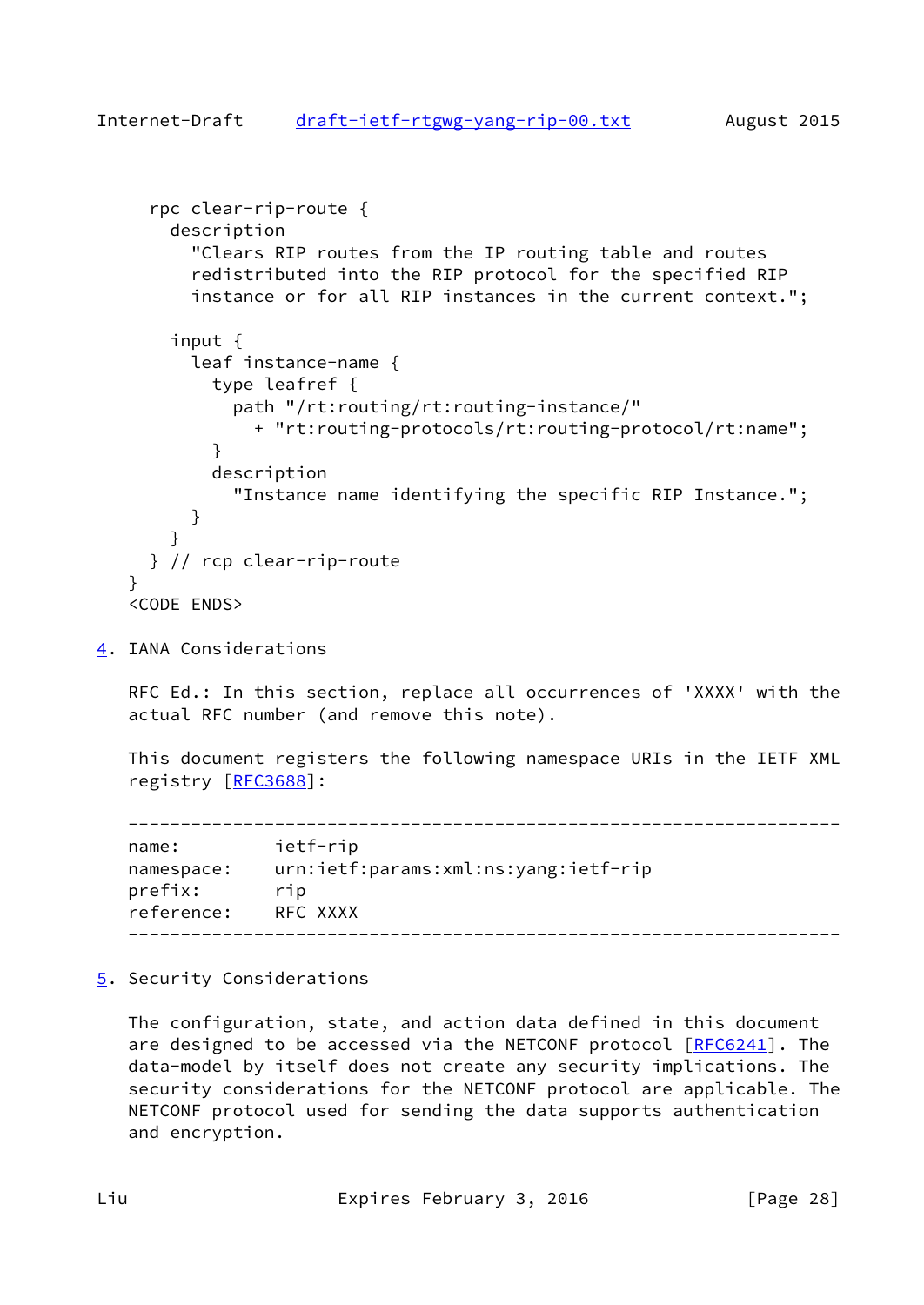- <span id="page-29-1"></span><span id="page-29-0"></span>[6](#page-29-0). References
- <span id="page-29-2"></span>[6.1](#page-29-2). Normative References
	- [RFC6020] Bjorklund, M., "YANG A Data Modeling Language for the Network Configuration Protocol (NETCONF)", [RFC 6020](https://datatracker.ietf.org/doc/pdf/rfc6020), October 2010.
	- [RFC6991] Schoenwaelder, J., "Common YANG Data Types", [RFC 6991,](https://datatracker.ietf.org/doc/pdf/rfc6991) July 2013.
	- [RFC6241] Enns, R., Bjorklund, M., Schoenwaelder, J., and A. Bierman, "Network Configuration Protocol (NETCONF)", [RFC 6241](https://datatracker.ietf.org/doc/pdf/rfc6241), June 2011.
	- [RFC2453] G. Malkin, "RIP Version 2", [RFC2453](https://datatracker.ietf.org/doc/pdf/rfc2453), November 1998.
	- [RFC2080] G. Malkin and R. Minnear, "RIPng for IPv6", [RFC2080](https://datatracker.ietf.org/doc/pdf/rfc2080), January 1997.
	- [RFC1724] G. Malkin and F. Baker, "RIP Version 2 MIB Extension", [RFC1724](https://datatracker.ietf.org/doc/pdf/rfc1724), November 1994.
- <span id="page-29-3"></span>[6.2](#page-29-3). Informative References
	- [RFC6087] Bierman, A., "Guidelines for Authors and Reviewers of YANG Data Model Documents", [RFC 6087](https://datatracker.ietf.org/doc/pdf/rfc6087), January 2011.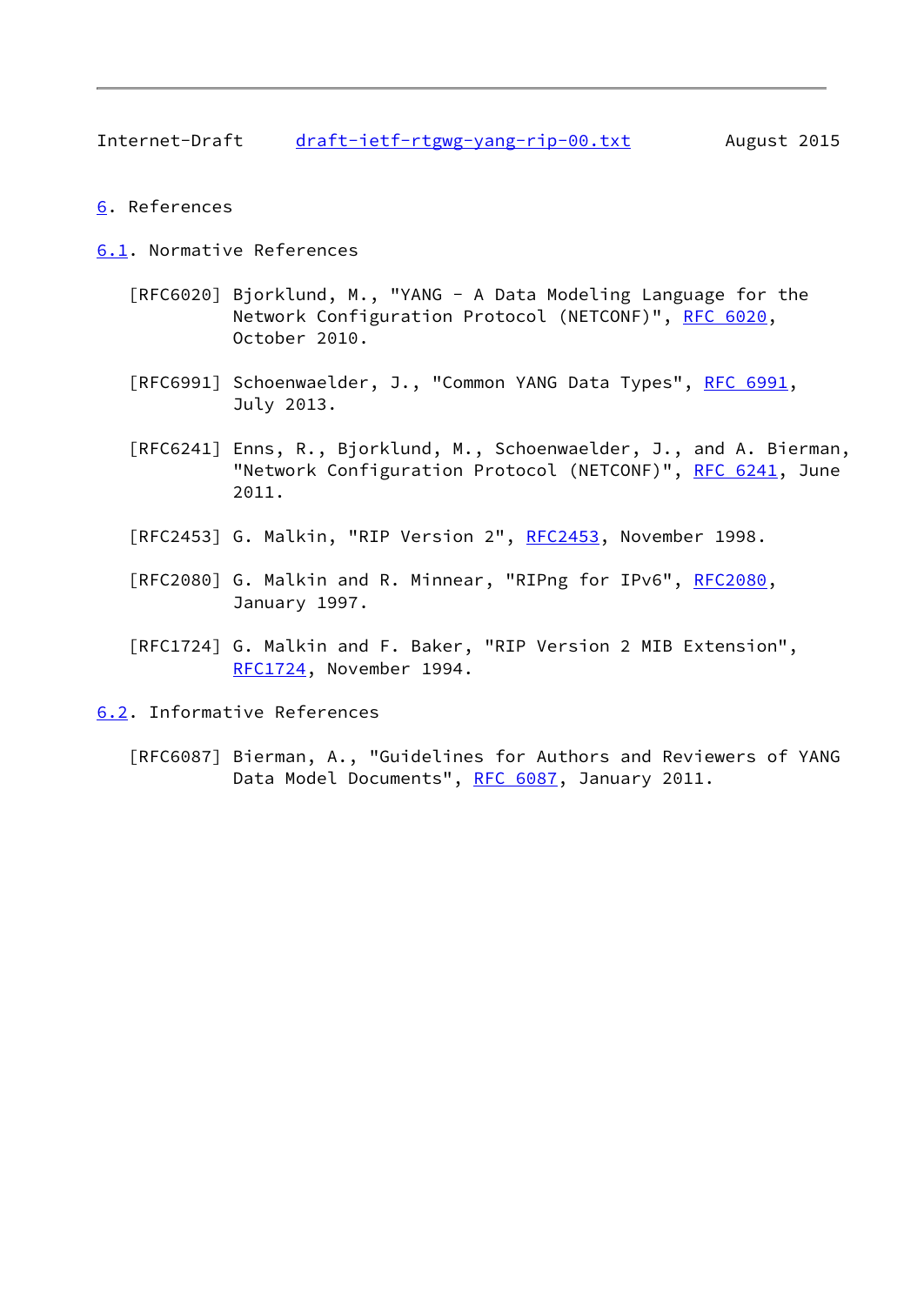Authors' Addresses

 Xufeng Liu Ericsson 1595 Spring Hill Road, Suite 500 Vienna, VA 22182 USA

Email: xufeng.liu@ericsson.com

 Prateek Sarda Ericsson India Global Services Pvt. Ltd. Fern Icon, Survey No 28 and 36/5, Doddanakundi Village Bangalore, Karnataka 560037 India

Email: prateek.sarda@ericsson.com

 Vikram Choudhary Huawei Technologies Divyashree Techno Park, Whitefield Bangalore, Karnataka 560037 India

Email: vikram.choudhary@huawei.com